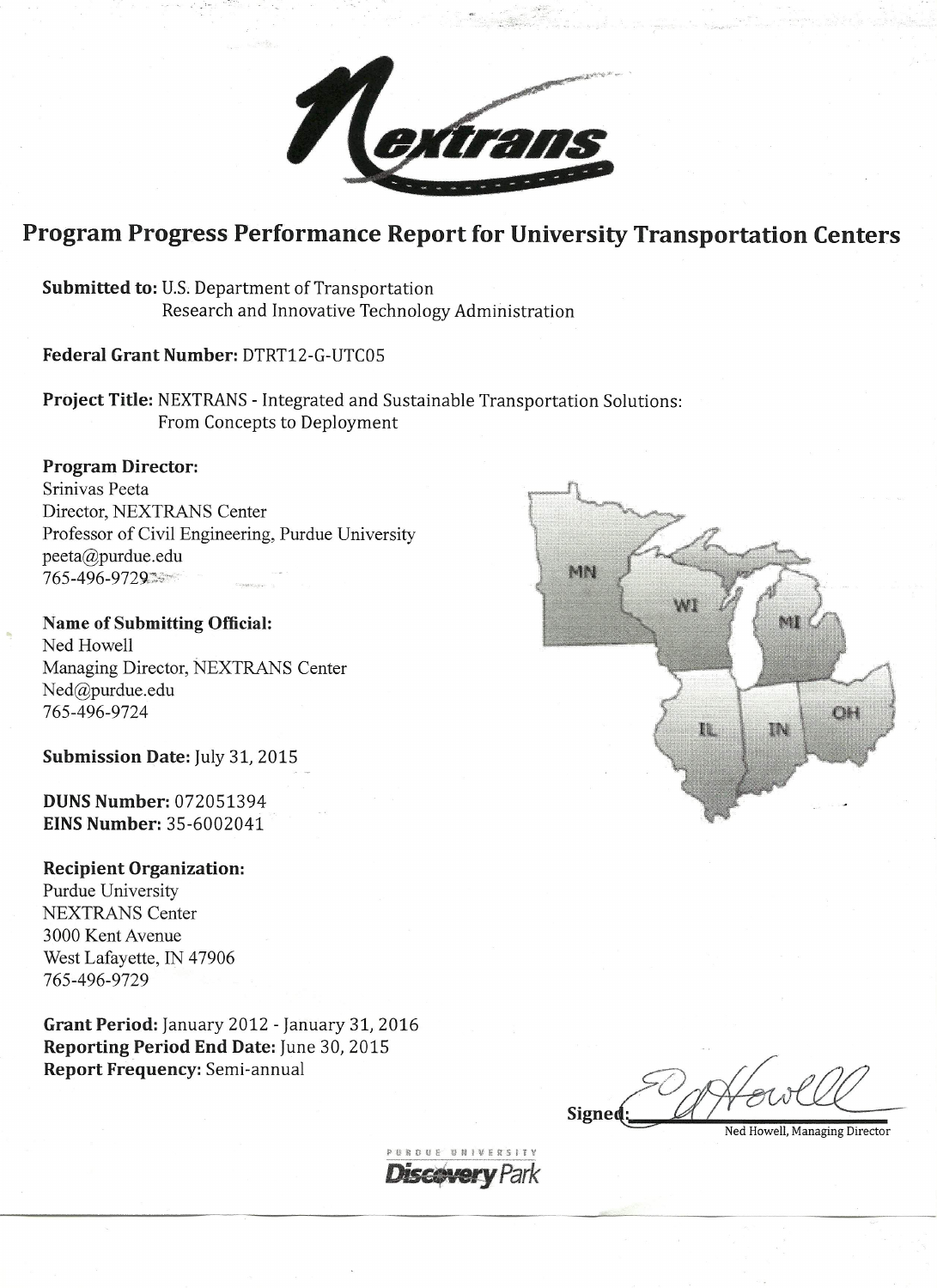# **Part 1: ACCOMPLISHMENTS**

# **Major Goals**

There have been no changes to program goals.

# **Major Activities**

*Developing Operational and Policy Insights into Next Generation Vehicle Needs Based on an Integrated Understanding of the Transportation and Energy System of Systems*

- Developed an agent based model using NHTS travel diary data for Indianapolis
- Integrated the microscopic traffic simulation capability with agent based model
- Extended the work to assess battery health and life-span under different traffic conditions

*Driving Simulator Laboratory: Traveler Behavior Modeling and Interactive Experiments to Address Mobility and Safety Needs*

- Revised the experiment scenarios based on the observations during the experiments.
- Recruited experiment participants.
- Have had 216 participants completed the driving simulator experiments by July 14, 2015.
- Archived and analyzed the experiment data.
- Procured eye-tracker to trace participant's gaze point during the experiments.
- Have two undergraduate summer interns involved in the research.
- *Standardized Metrics for Accessibility: Establishing a Federal Policy-Relevant Knowledge Base*
- Gathered and selectively chose appropriate quotations from focus groups and interviews to include in the final report.
- Developed a proposed means for achieving a standardized collection of data to support accessibility metrics.

*Information and Transportation choice, Long- and Short-Term, that Link Sustainability and Livability – Phase II*

• The participants were reached by contacting the employers in the Tippecanoe County area from January 2014 to April 2014 to distribute the recruitment email to the newly hired employee in fall of year 2014. A total of 282 completed responses were collected, including 147 in the experimental group and 135 in the control group.

*Intermodal Infrastructure Investment Decisions and Linkage to Economic Competitiveness*

• (I) Data collection process has been done through open sources and prepared for using in the model (ii) Mixed integer dynamic capacitated intermodal facility location model (IFLM) have been created. (iii) Downside risk constraints are incorporated into the expended IFLM to hedge the risk associated with intermodal facility investment process. (iv) Two separate real world experiments have been settled to evaluate performance of both models and to get insights for intermodal facility investment decision-making process

*Effects of Heterogeneous Information Characteristics and Sources on Evacuation Behavior*

- Literature review regarding rumor model and epidemic model to address the evolution and propagation of information from different sources across evacuees
- Development of hybrid decision-making model with consideration of the psychological aspects of travelers under real-time information provision
- Collect sample SNS data to analyze the propagation of information under evacuation situations *Implementation of Accessibility-Based Evaluation for Transportation and Land-Use Planning*
- We designed an accessibility metric adequate for project-level evaluation of land-use development and transportation investment. We built a website designed to prepare the data needed to estimate this indicator. We estimated the indicator for three developments (both existing and proposed) in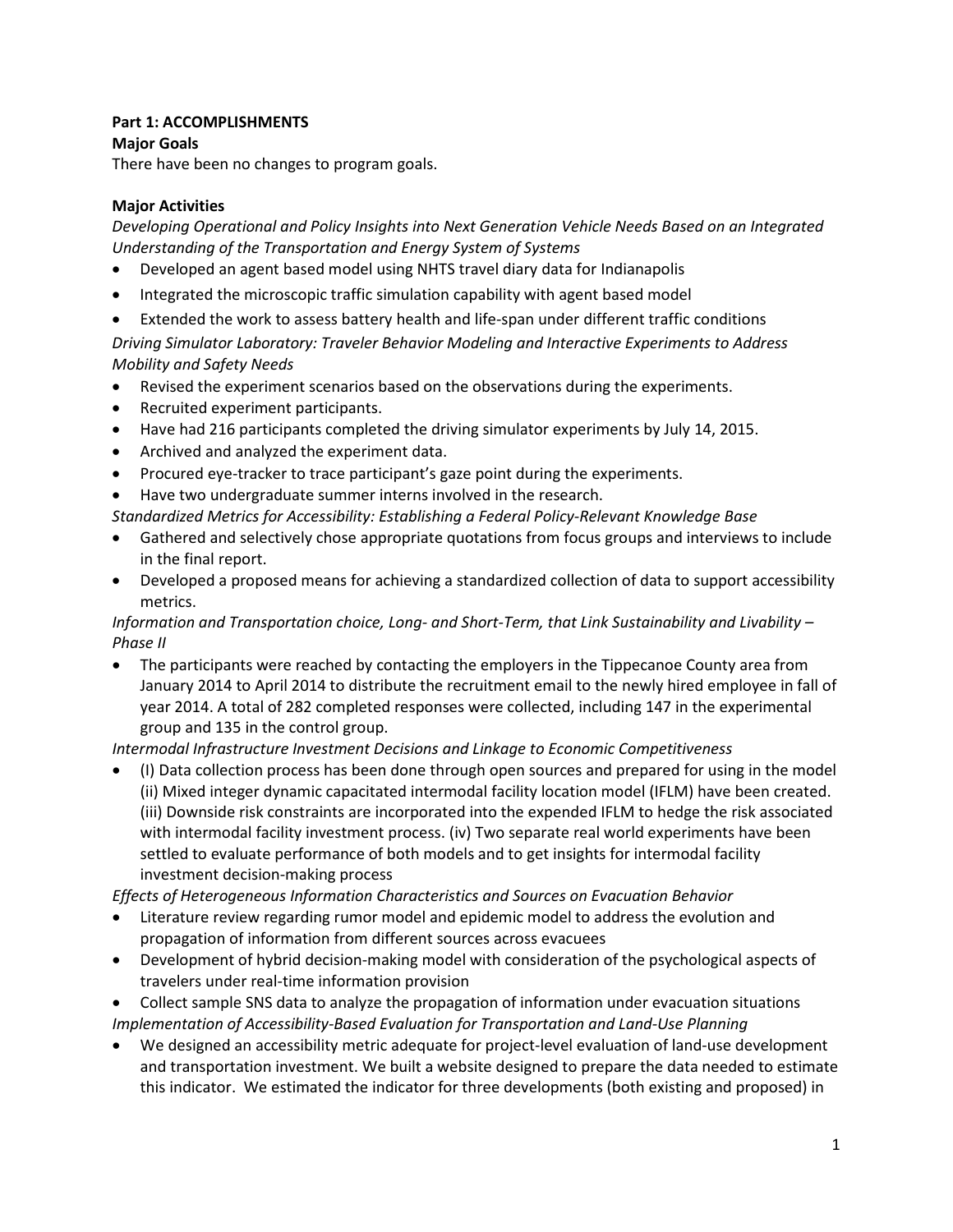Ann Arbor to explore its properties. We wrote and delivered a conference paper on the work at the Network on European Communications and Transport Activities Research.

*Truck Activity and Wait Times at International Border Crossings*

- Received additional geo-fence based time and location data for trucks using the Ambassador Bridge and Blue Water Bridge border crossing facilities
- Continued introducing future graduate research associate and faculty member to project and computer codes

*Mapping New Mobility Business, Innovation, and Employment Opportunities in Michigan*

- Completion of database of New Mobility-allied industry sectors within Southeast Michigan structured by NAICS codes, traded and non-traded relationships.
- Refined Cartographic and Visualization standards for economic cluster description, utilizing customized automation scripts linking database structure through ArcGIS (ArcMAP) platform to regional mapping backdrop.
- Regional mappings were completed for a partial sample of industry types (NAICS code based):

• Finalized relational mapping framework for non-geospatialized data related to cluster formation: *ACCESS-ENABLING ARCHITECTURES: New Hybrid Multi-modal Spatial Prototypes Towards Resource and Social Sustainability*

- Development of GIS techniques for mapping Food, Health and Learning Deserts relative to public transportation network distribution, service and physical urban barriers.
- Assembly and GIS encoding of public, NGO and private agencies providing services and access related to the provision of related services.
- Relational mapping of connections and active projects within Chicago aiming to increase access to Food, Health and Learning.
- Field research to examine key strategic sites identified through GIS and geospatial analysis.
- Inventory of Strategic site locations within existing CTA system for possible prototype development. *Guaranteed LiDAR-aided Multi-object Tracking at Road Intersections*
- Background detection in Cartesian XYZ coordinates
- Object tracking and trajectory estimation
- Preliminary technique developed for estimating dimension of vehicle
- User Interface development for initial setup process

*Estimation of Time-Dependent Intersection Turning Proportions for Adaptive Traffic Signal Controls*

- The background information and model development are finished.
- Numerical analysis under different test scenarios by simulation experiments are underway.

*Estimation of Stochastic Network Vehicular Origin-Destination Demands Using Multi-Sensor Information Fusion Approaches –Phase II*

- The background information and literature review are finished.
- A stochastic programming model for the network origin-destination (O-D) matrix estimation problem is under development.

*Using Naturalistic Driving Performance Data to Develop an Empirically Defined Model of Distracted Driving*

- Data analysis continued on both simultaneous approaches: 1) a Markov approach; 2) population spline fitting.
- A first draft of a manuscript presenting analysis results was completed and is currently being prepared for submission to a peer-reviewed publication.

*Research, Education and Outreach from Campus Transit Laboratory*

- Summarized directly observed CTL OD flows for stakeholders and research efforts
- Refined methodology to translate Wi-Fi data into OD flow estimates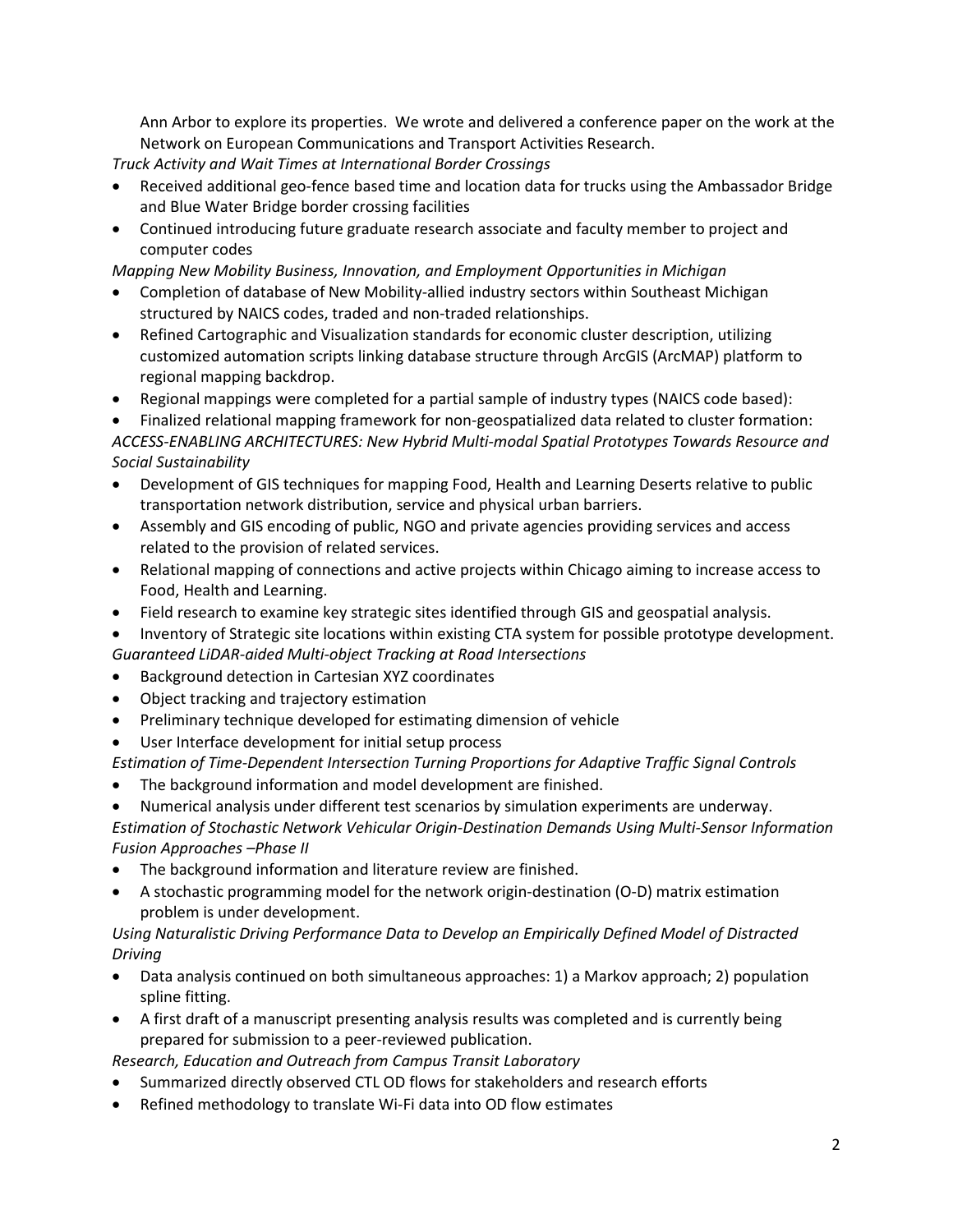• Collaborated with a company to plan for an approved project that would use the CTL as infrastructure for a sensing technology and analytical validation and conducted preliminary data collection with the company using CTL

*LIDAR based vehicle classification*

• Work continues on segmenting axles to measure their spacing and using 3D information to improve classification. One key advance since the last report has been improving the speed measurements if there has been a change in relative speed between the probe vehicle and a target vehicle while the target is being scanned. The work now measures relative speed using sub-vehicle features.

*Segmenting, grouping and tracking vehicles in LIDAR data*

• Since the last report the focus has been on cleaning the extracted data and documenting the processing.

*Transit Origin-Destination (OD) Flow Estimation Considering Temporal Variations based on APC Data*

• Developed models for bus route-level transit passenger origin-destination (OD) flow estimation using automatic passenger count (APC) data capturing clusters of flow patterns across bus trips continue to be refined.

# **Specific Objectives**

*Developing Operational and Policy Insights into Next Generation Vehicle Needs Based on an Integrated Understanding of the Transportation and Energy System of Systems*

- Understand the effects of traffic condition on residential household electricity demand
- Understand the impacts of traffic condition and travel demand on battery life-span

*Driving Simulator Laboratory: Traveler Behavior Modeling and Interactive Experiments to Address Mobility and Safety Needs*

- Establish and sustain the Driving Simulator Lab as infrastructure to conduct interactive experiments using travelers so as to perform research on driver behavior and safety as well as policy and market aspects of Advanced Traveler Information Systems.
- Develop a comprehensive methodology to better assess the potential value of real-time information to travelers.
- Exploit synthetic driver choice behavior data to construct reliable quantitative models for evaluating Advanced Traveler Information Systems using performance measures beyond travel time benefits. *Standardized Metrics for Accessibility: Establishing a Federal Policy-Relevant Knowledge Base*
- A primary goal is to propose a means of assembling a reliable and trustworthy data set for evaluating accessibility performance, but to do so while minimizing the burden on current agencies and without suppressing the creativity and distinctiveness of initiatives at the local and regional level.

# *Information and Transportation choice, Long- and Short-Term, that Link Sustainability and Livability – Phase II*

• This study's focus on the relocating population offers two principal benefits. First, respondents will make many long- and short-term choices that the research project will be able to observe. Second, transportation decisions are often described as habitual behavior under which even choices that could in principle vary on a day-to-day basis—e.g., getting into a car to drive to work—are rarely meaningfully reconsidered.

*Intermodal Infrastructure Investment Decisions and Linkage to Economic Competitiveness*

• (i) Hedge the risk due to demand uncertainty; (ii) be robust to accommodate different scenarios; (iii) reduce port congestion; (iv) consider possible commodity flow changes due to Panama Canal expansion and/or Canadian and Mexican port expansion.

*Effects of Heterogeneous Information Characteristics and Sources on Evacuation Behavior*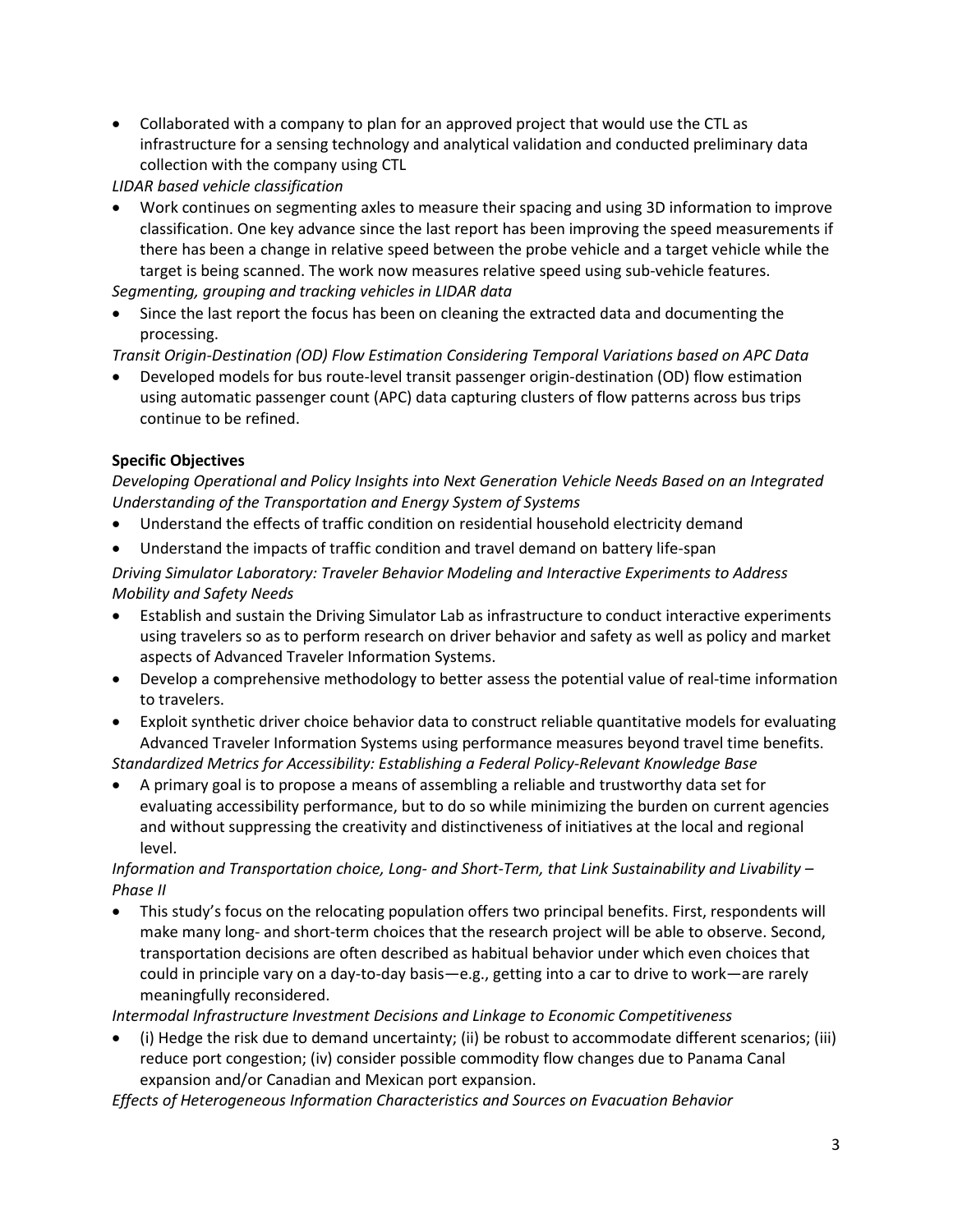- Develop a multi-layer information propagation network to capture the effect of interdependencies between sources and corresponding evolution of information
- Develop an evacuation decision-making model under heterogeneous information

*Implementation of Accessibility-Based Evaluation for Transportation and Land-Use Planning*

• Accessibility-based evaluation and planning is impeded by the lack of project-level tools. Most tools are appropriate for regional level scenarios but do not not connect directly with the point of decisionmaking: land-use regulation/development, and transportation investment. This project aims to develop indicators appropriate to this task that are accessible to local planners in practice, together with tools for data analysis that the can use.

*Truck Activity and Wait Times at International Border Crossings*

- Obtain geo-fence-based truck time and location data for trucks crossing the Ambassador and Blue Water bridges
- Process data into information on times truck incur at various activities at and near the Ambassador Bridge and Blue Water Bridge border crossing facilities
- Interpret processed information into results of general and targeted interest

*Mapping New Mobility Business, Innovation, and Employment Opportunities in Michigan*

- Develop graphical depictions between underlying regional assets, extant regional infrastructures, and nascent new mobility opportunities (events) in producing emerging industry clusters.
- Refine description of specific industry agents within the new mobility economy via existing industry classification structures (NAICS & Others) for the local area of Southeast Michigan

*ACCESS-ENABLING ARCHITECTURES: New Hybrid Multi-modal Spatial Prototypes Towards Resource and Social Sustainability*

- Identify key locations, agents and sites of intervention within which to test prototyping concept.
- *Guaranteed LiDAR-aided Multi-object Tracking at Road Intersections*
- Background detection and removal
- Estimating trajectory from associations obtained via forward tracking
- Obtain dimension information with the help of trajectory knowledge

*Estimation of Time-Dependent Intersection Turning Proportions for Adaptive Traffic Signal Controls*

The main purpose of this research is to solve the intersection turning proportion problem by using heterogeneous sensor information for adaptive traffic signal controls.

*Estimation of Stochastic Network Vehicular Origin-Destination Demands Using Multi-Sensor Information Fusion Approaches –Phase II*

- The main goal of this research is to estimate a set of stochastic network O-D demands using a multisensor information fusion method under traffic uncertainties.
- Another goal is to conduct sensitivity analysis on the budget constraint and network topology issues for a systematic evaluation for a cost-effective implementation in the field.

*Using Naturalistic Driving Performance Data to Develop an Empirically Defined Model of Distracted Driving*

- Finish data analysis
- Publish the results in a peer-reviewed journal
- *Research, Education and Outreach from Campus Transit Laboratory*
- Sustain, develop, and showcase the CTL as a living lab infrastructure supporting research, education, and outreach
- Archive and process data on passenger flows, vehicle locations, and community perceptions and travel patterns related to a technology-enhanced transit service
- Exploit CTL to develop seed research investigations, modules for coursework, training of students in data collection, and focused studies of immediate interest to service operators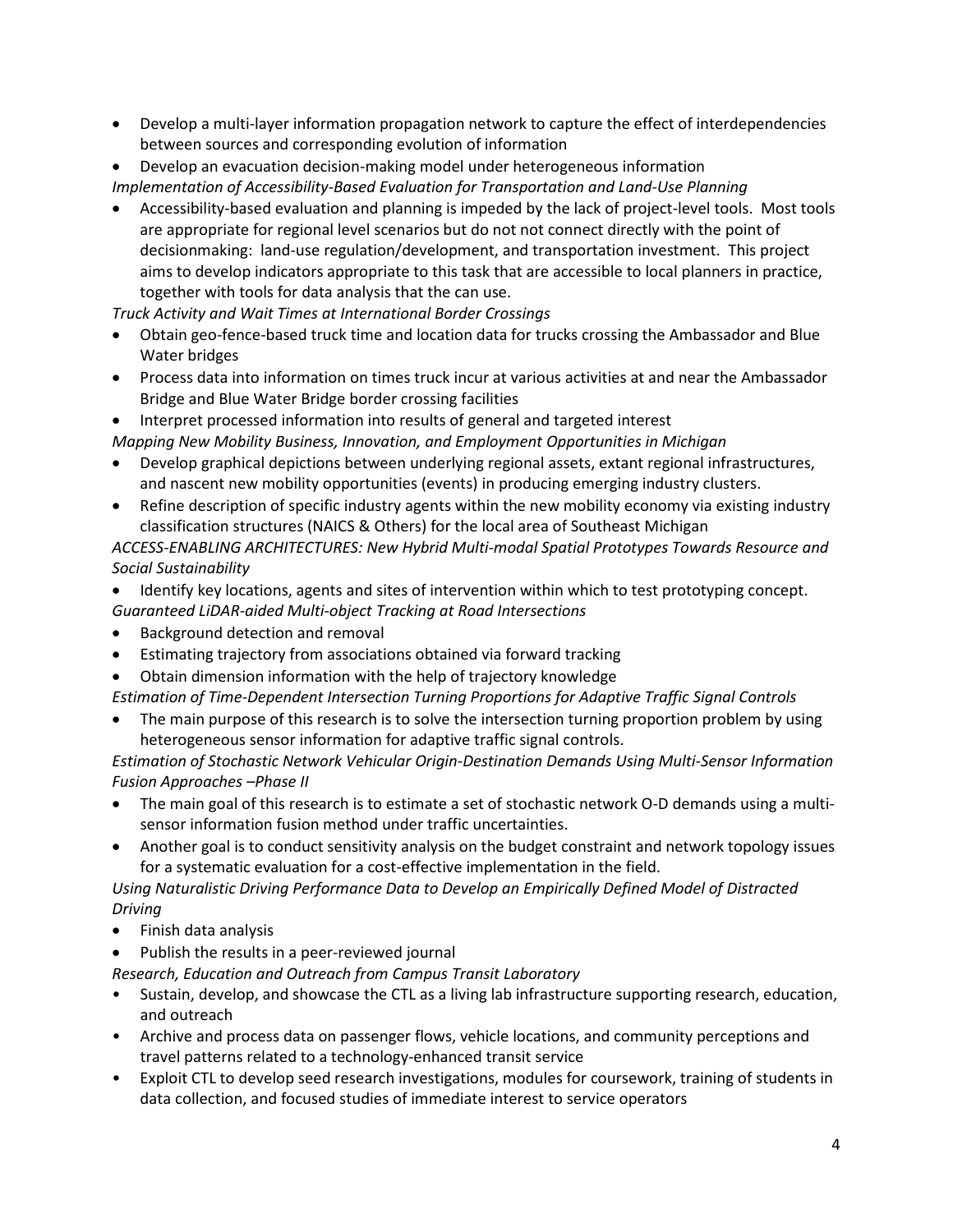# *LIDAR based vehicle classification*

• Continue to investigate the possibility of axle based classification

*Transit Origin-Destination (OD) Flow Estimation Considering Temporal Variations based on APC Data*

• Improve transit passenger OD flow representation and estimation.

# **Significant Results**

*Developing Operational and Policy Insights into Next Generation Vehicle Needs Based on an Integrated Understanding of the Transportation and Energy System of Systems*

• For the city of Indianapolis, 90% of the EVs have battery life-span of more than 5 years and 50% have more than 7.5 years

*Driving Simulator Laboratory: Traveler Behavior Modeling and Interactive Experiments to Address Mobility and Safety Needs*

- The experiment reliability has been improved significantly after redesigning the experiment scenarios and recalibrating the settings of the simulation software packages.
- Participant's gaze point is an important parameter to model a traveler's physiological burden when facing real-time travel information from multiple sources.
- It may require more comprehensive biosensors, including electroencephalogram (EEG), to evaluate a traveler's physiological burden precisely.
- Other types of travel information, such as customized travel information, could be integrated into the driving simulator experiments.
- The driving simulator experiment data have been carefully archived. Team members in the Driving Simulator Lab are analyzing the experiment data.

*Information and Transportation choice, Long- and Short-Term, that Link Sustainability and Livability – Phase II*

• Two outcomes are related residential location choice and the other two are related to travel behavior: (i) the level of importance for factors affecting residential location decision; (ii) the chosen residential location's accessibility to different trip purposes; (iii) weekly drive-alone trips, measured in minutes travelled; and (iv) the share of trips by multiple transportation modes.

*Intermodal Infrastructure Investment Decisions and Linkage to Economic Competitiveness*

- Incorporating risk management tool (downside risk analysis) into intermodal facility investment process at national level
- *Implementation of Accessibility-Based Evaluation for Transportation and Land-Use Planning*
- An accessibility elasticity indicator does a good job of capturing both the mobility and proximity dimensions of accessibility. Appropriately, it is highly sensitive to the location of the development.
- Publicly available data (Google Maps and possibly Open Street Map) can serve as a basis for queries to prepare the data needed for these analyses.

*Truck Activity and Wait Times at International Border Crossings*

- Obtained new data with refined geo-fences to be used in future project
- Determined that new graduate research associate would rewrite codes to process new geo-fence data in future project, rather than try to update old codes

*Mapping New Mobility Business, Innovation, and Employment Opportunities in Michigan*

- Completion of 350+ layered thematic industry geospatialization mappings, localized cluster analyses for presentation and discussion with project partners.
- Finalization of standardized visualization formats capable of describing geospatial and relational networks of new mobility cluster agents.

*ACCESS-ENABLING ARCHITECTURES: New Hybrid Multi-modal Spatial Prototypes Towards Resource and Social Sustainability*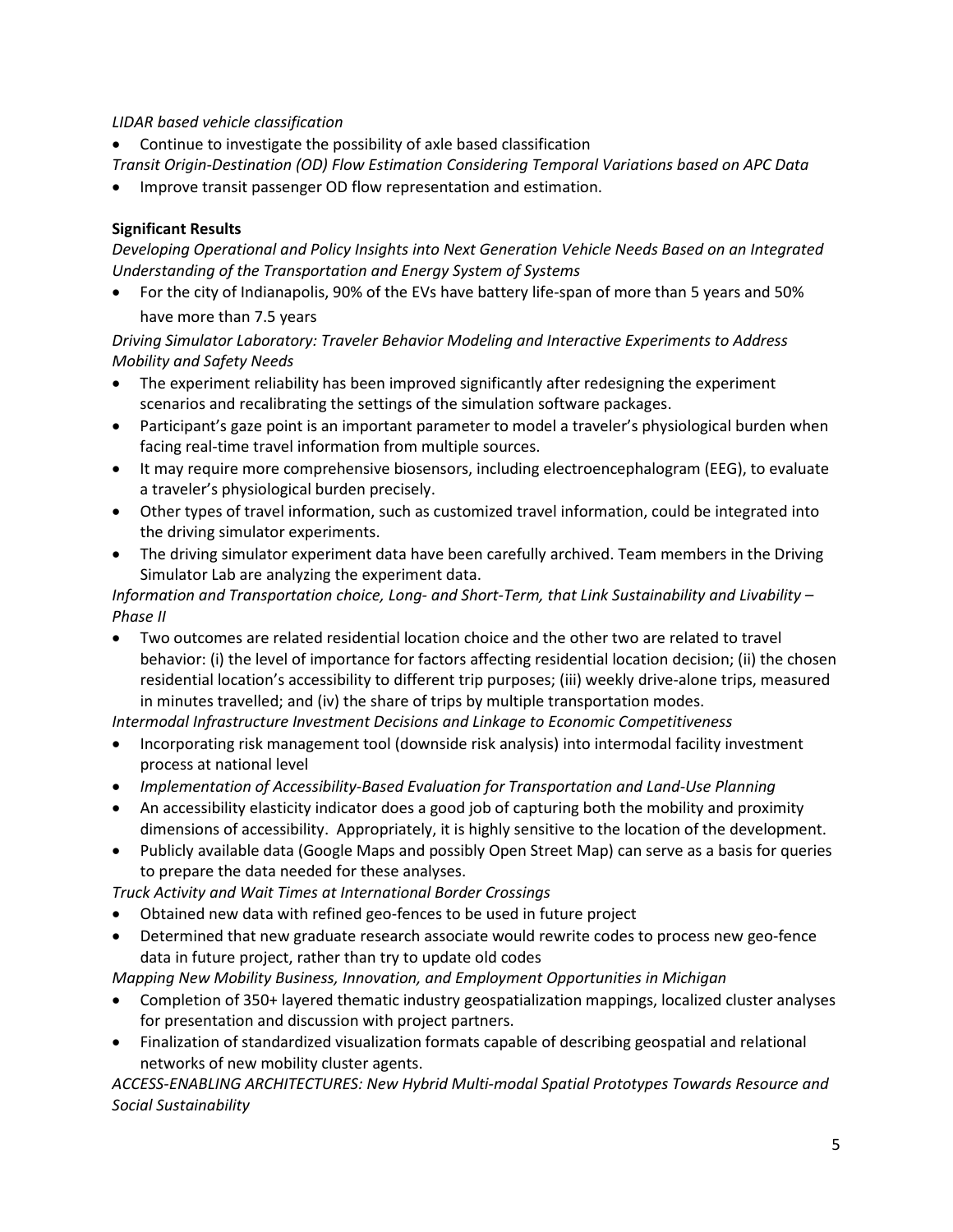• Development of geospatialization mappings describing extents of underserved locations, and distribution of agents working to deliver elevated access to Food, Health and Learning.

*Guaranteed LiDAR-aided Multi-object Tracking at Road Intersections*

- LiDAR sensor noise estimated and incorporated into Forward tracking
- Estimation of initial orientation of LiDAR from IMU data
- Identification and removal Background in Cartesian coordinates
- Data collected at intersection with several obstructions (poles and trees) and non-sparse traffic to simulate a worst case scenario
- Data collection at US 231 and Cumberland intersection
- User Interface development for initial setup process.

*Estimation of Time-Dependent Intersection Turning Proportions for Adaptive Traffic Signal Controls*

- Heterogeneous traffic information provides better results on the time-dependent intersection turning proportions.
- The partial deployment strategy of video sensors is better than the full deployment scenario; indicating that the strategic deployment of video sensors has advantages over centralized deployment of video sensors in the turning proportion estimation problem.
- The heterogeneous traffic sensor deployment strategy is associated with a higher cost than that of a pure VD sensor deployment plan.

# *Using Naturalistic Driving Performance Data to Develop an Empirically Defined Model of Distracted Driving*

• There are no new findings beyond those reported previously. The analysis completed during the current period confirmed the findings reported previously.

*Research, Education and Outreach from Campus Transit Laboratory*

- Observed OD flow data were summarized; results were also provided to researchers evaluating the performance of OD estimation models
- CTL physical and institutional infrastructure was used to conduct preliminary data collection for an externally funded SBIR pr
- CTL infrastructure and concepts were used in an externally funded project *LIDAR based vehicle classification*
- Lee, H., Coifman, B., "Using LIDAR to Validate the Performance of Vehicle Classification Stations," [in press] Journal of Intelligent Transportation Systems.

*Transit Origin-Destination (OD) Flow Estimation Considering Temporal Variations based on APC Data*

• Results based on further numerical investigations confirm that the developed cluster-based modeling approach and estimation methods determine overall flow patterns that are superior in accuracy to those determined by state-of-the-practice and art methods.

# **Key Outcomes and Other Achievements**

*Driving Simulator Laboratory: Traveler Behavior Modeling and Interactive Experiments to Address Mobility and Safety Needs*

- The driving simulation experiment scenarios were updated.
- Participants register and schedule the driving simulator experiments through the experiment website.
- The driving simulator experiments are being carried out.
- Preliminary research findings have been summarized into research papers.
- Our research experience and preliminary research findings will be presented at international research conferences.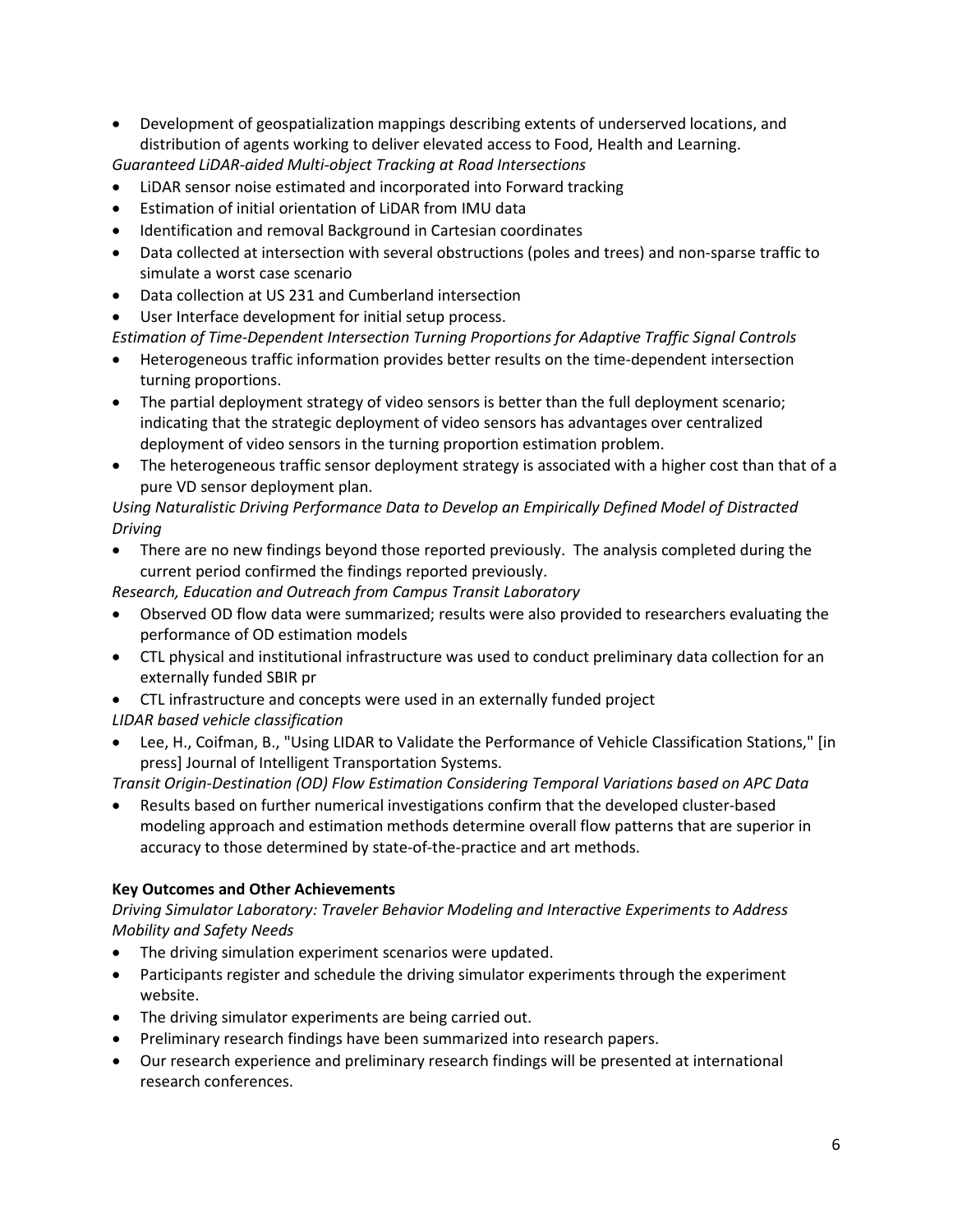*Information and Transportation choice, Long- and Short-Term, that Link Sustainability and Livability – Phase II*

• The interactive online accessibility mapping application proves to be an effective informationdelivery strategy capable of affecting residential location choice and downstream travel behavior; it would be readily replicable throughout a range of metropolitan contexts.

*Intermodal Infrastructure Investment Decisions and Linkage to Economic Competitiveness*

• The proposed model can be used to evaluate efficiency of U.S. maritime highways for container transportation by U.S. Maritime Administration and to determine the optimal pricing policy by fleet operators. (ii) The model can be used either for global decision process by the public sector or for local decisions by private companies that factor in future demand uncertainty. (iii) Evaluation of possible commodity flow changes due to adding capacity to the existing ports or adding a new port in Canada or Mexico.

# *Truck Activity and Wait Times at International Border Crossings*

- Additional data were obtained
- The transition to a new graduate research associate was continued
- *Mapping New Mobility Business, Innovation, and Employment Opportunities in Michigan*
- Composite completed mappings in animation for dissemination to project partners, governmental agencies, and publics.
- Database structure now linked to automated geospatial and relational diagram techniques. *ACCESS-ENABLING ARCHITECTURES: New Hybrid Multi-modal Spatial Prototypes Towards Resource and Social Sustainability*
- Production of spatial assets to describe extents of potential intervention
- Development of techniques of intervention (beta versions and draft responses)

*Guaranteed LiDAR-aided Multi-object Tracking at Road Intersections*

- Determined a possible method for removing background from LiDAR data
- Extended forward tracking algorithm to estimate trajectory, instantaneous velocity and acceleration and dimension of vehicles.

# *Estimation of Time-Dependent Intersection Turning Proportions for Adaptive Traffic Signal Controls*

- The preliminary results have been presented at an international conference (IEEE ITST 2012) to gather more inputs in the later stage of this research.
- A draft paper will be ready to be submitted to a quality journal for consideration of possible publication.

# *Using Naturalistic Driving Performance Data to Develop an Empirically Defined Model of Distracted Driving*

• The findings reported previously have helped the investigators begin identifying variables that potentially predict distracted driving and the analyses completed to date have provided important input toward the creation of the algorithm to identify distracted driving and estimate the level of distraction using kinematic/driver performance indicators.

# *Research, Education and Outreach from Campus Transit Laboratory*

- CTL infrastructure and concepts were used in an externally funded project
- Three presentations incorporating CTL-data and concepts were made at two national conferences
- Two papers using CTL-data and concepts was accepted for publication in an archival journals *Transit Origin-Destination (OD) Flow Estimation Considering Temporal Variations based on APC Data*
- Continued to produce additional numerical results that provide clear validation of the estimates.

# **Efforts to Disseminate Results**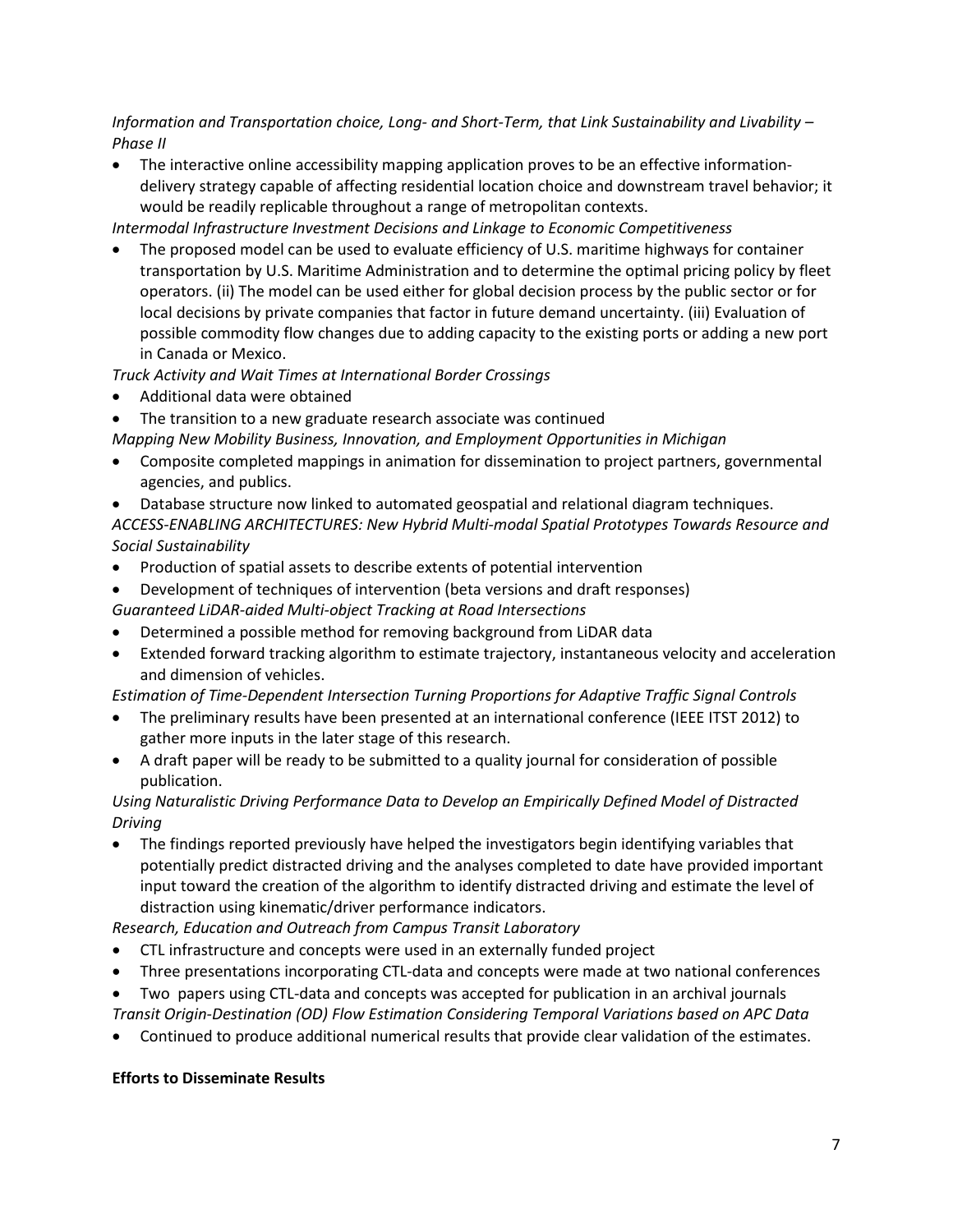*Developing Operational and Policy Insights into Next Generation Vehicle Needs Based on an Integrated Understanding of the Transportation and Energy System of Systems*

• Oral presentation in Nov 2015 at AIChE 2015 Meeting (American Institute of Chemical Engineers) *Driving Simulator Laboratory: Traveler Behavior Modeling and Interactive Experiments to Address Mobility and Safety Needs*

- Presentations at international conferences
	- a. D. Song, Y. Hsu and S. Peeta, "Psychological effects of real-time travel information on route choice decision-making processes in multi-tasking travel environments", 14th International Conference on Travel Behaviour Research (IATBR 2015).
	- b. S. Peeta, D. Song, S. He, S. Agrawal, Y. Guo and Y. Kim, "Design of interactive driving simulator experiments for real-time route guidance that capture human factors considerations", 6th International Conference on Applied Human Factors and Ergonomics (AHFE 2015).

*Information and Transportation choice, Long- and Short-Term, that Link Sustainability and Livability – Phase II*

• Abstract is accepted at the hEART conference in Copenhagen, Denmark, 2015. The final paper is used to compete for the Best Ph.D. paper award, instituted by hEART, Website[: http://web.ics.purdue.edu/~guo187/mp/nextrans.php](http://web.ics.purdue.edu/%7Eguo187/mp/nextrans.php)

*Intermodal Infrastructure Investment Decisions and Linkage to Economic Competitiveness*

• Partial results have been presented at the conference INFORMS in November, 2014. (ii) Two papers are in progress and planned for submission this year. (iii) Partial results will be presented at the conference INFORMS in November, 2015.

*Implementation of Accessibility-Based Evaluation for Transportation and Land-Use Planning*

- Conference paper and presentation on the topic. Currently preparing paper for journal submission. *Mapping New Mobility Business, Innovation, and Employment Opportunities in Michigan*
- SMART has a database of over 16000 transportation professionals and leaders worldwide. We have announced the work through our website (see http://um-smart.org/blog), through our targeted news, and we have held a range of multi-sector meetings where we have referred to the work.
- Preliminary findings and visualizations presented to New Mobility thought leaders at U-M in March 2015.
- Team is currently completing papers for submission to Journals: target Sept. 2015. Subjects of dissemination will include (i) methods as differentiation from previous economic cluster mapping techniques, (ii) specific findings for this project in SE Michigan, and (iii) participatory process of development with project partners.

*ACCESS-ENABLING ARCHITECTURES: New Hybrid Multi-modal Spatial Prototypes Towards Resource and Social Sustainability*

- Public exhibition of early mapping work in progress, development of article currently underway.
- Work in process. Dissemination effort will be intensified in Fall of 2015 when work is more mature / completed.

*Research, Education and Outreach from Campus Transit Laboratory*

- Two articles were revised and accepted for publication in peer reviewed journals
- Three technical presentations were made at two national conferences

*Transit Origin-Destination (OD) Flow Estimation Considering Temporal Variations based on APC Data*

• Wrote and submitted a paper for presentation at an international conference and possible publication in the conference proceedings

# **Plans for Next Reporting Period (January – June, 2015)**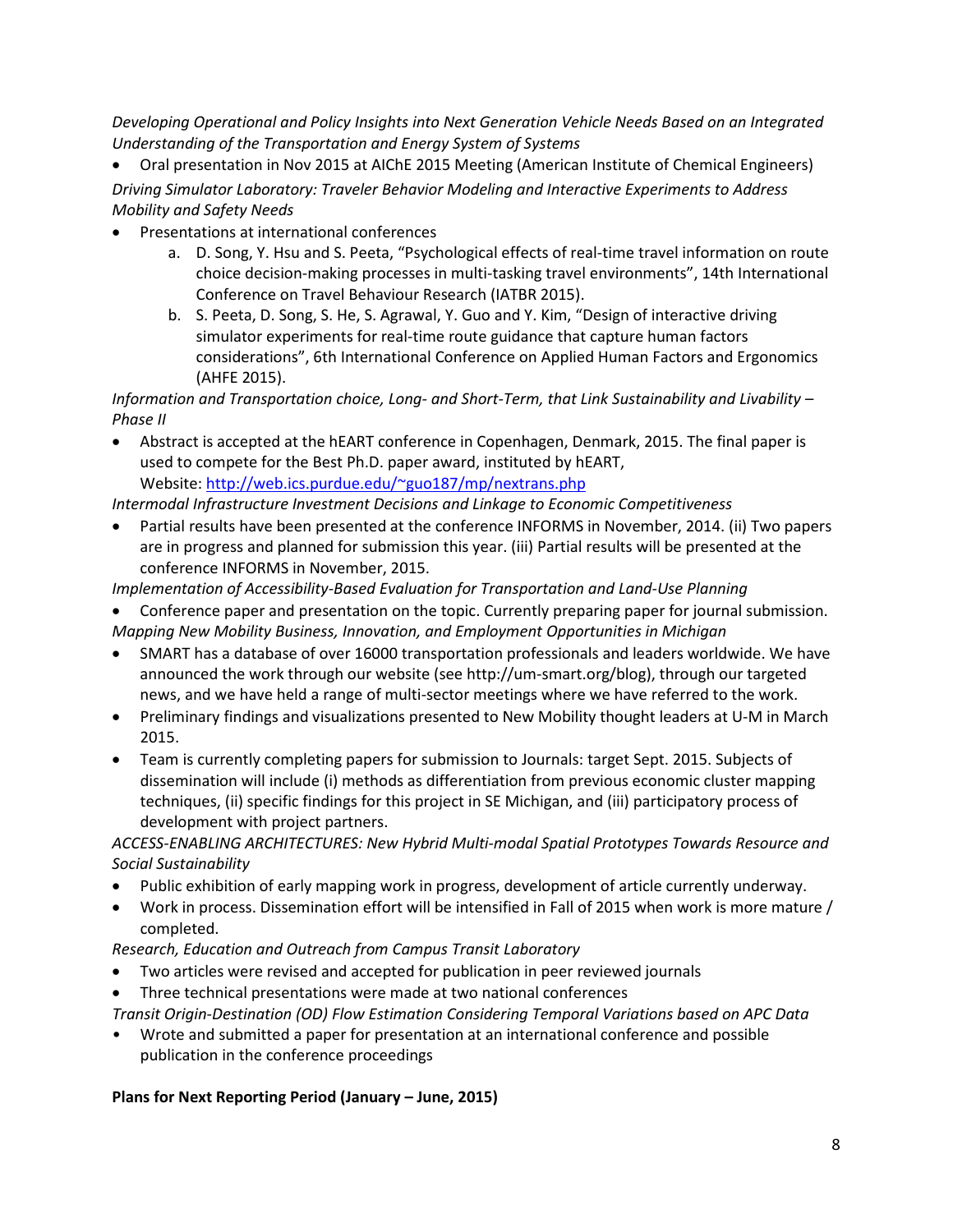*Developing Operational and Policy Insights into Next Generation Vehicle Needs Based on an Integrated Understanding of the Transportation and Energy System of Systems*

• Understand the detailed effect of temperature, traffic conditions and travel demand on residential energy demand and battery life-span

*Driving Simulator Laboratory: Traveler Behavior Modeling and Interactive Experiments to Address Mobility and Safety Needs*

- Continue participant recruitment. Recruit participants among the staff and students in Purdue University and people living in West Lafayette, Lafayette, and Indianapolis, IN.
- Conduct the designed experiments using the driving simulator with interactive surveying system.
- Integrate the eye-tracker into the driving simulator experiments to trace participant's gaze point and provide more data for analyzing driver's physiological burden when receiving real-time travel information.
- Analyze the experiment data to identify factors in traveler decision-making process and the psychological effects of travel information provision.

*Standardized Metrics for Accessibility: Establishing a Federal Policy-Relevant Knowledge Base*

- Review relevant literature on performance metrics and add to the introduction section of the final report.
- Identify all interviewees and focus group contacts who will need to be contacted for permission to quote.

# *Information and Transportation choice, Long- and Short-Term, that Link Sustainability and Livability – Phase II*

The PI and current PhD student are developing data analysis from novel sources and plan to reconcile their data into model development.

*Intermodal Infrastructure Investment Decisions and Linkage to Economic Competitiveness*

• Two papers are planned for submission: - Risk Management in a Dynamic Model of Intermodal Facility Investment with Uncertainty - Scenario-based Dynamic Model of Investment Decision-Making Process in Intermodal Facilities under Demand Uncertainty (ii) Benedyk will defend an MA Thesis in 2015

*Effects of Heterogeneous Information Characteristics and Sources on Evacuation Behavior*

- Collect SNS data under evacuation situations (using APIs and developing tools)
- Explore the dynamic evolution and propagation of evacuation information disseminated through multiple sources
- Develop a multi-layer network to capture the dynamic evolution and propagation of evacuation information from the multiple source of information
- Calibrate behavior models of evacuation travel decision-making with the consideration of heterogeneous information
- Analyze the traffic network-level interactions of drivers and pedestrians based on the evacuationrelated decisions

# *Implementation of Accessibility-Based Evaluation for Transportation and Land-Use Planning*

- Refine web tool, port to Open Street Map.
- Develop sample analyses of transportation projects, incorporating their land use aspect. This will involve use of integrated land use-transportation models.
- Submit article on land use analysis for journal publication.

*Truck Activity and Wait Times at International Border Crossings*

• Obtain new data. Transition to follow-on project

*Mapping New Mobility Business, Innovation, and Employment Opportunities in Michigan*

• We aim to finalize project papers for dissemination.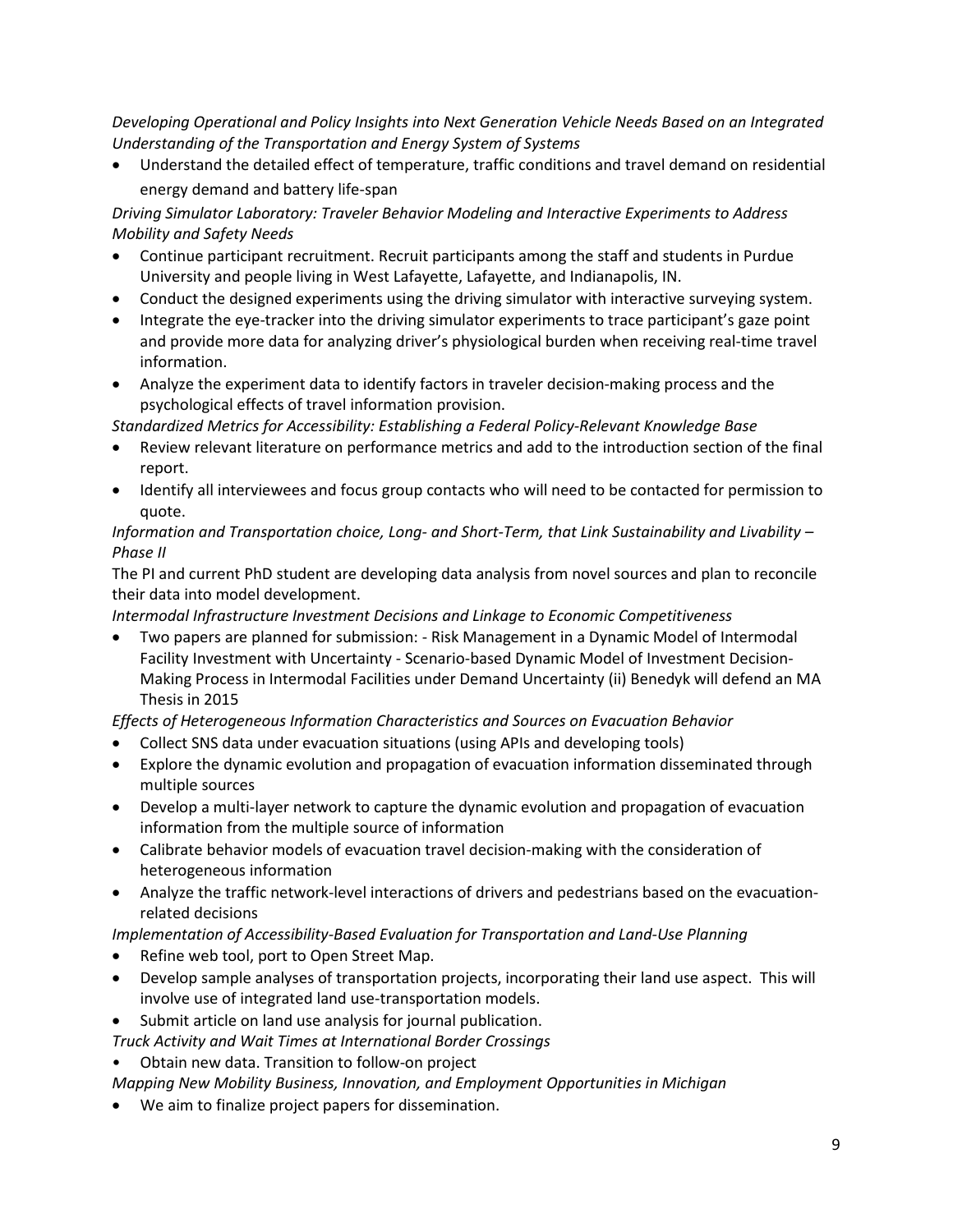• We aim to complete project report for submission to Nextrans.

*ACCESS-ENABLING ARCHITECTURES: New Hybrid Multi-modal Spatial Prototypes Towards Resource and Social Sustainability*

- We aim to develop a series of New Mobility Hub descriptions / designs / at three cascading scales as illustrations of the project methods hypothesized in the original proposal.
- Method and process will be documented for dissemination.
- *Guaranteed LiDAR-aided Multi-object Tracking at Road Intersections*
- Implement Backtracking to obtain the following results
- Best possible dimensions of the vehicle from point cloud, trajectory information
- Trajectory of the bounding box of the Vehicle in the intersection as opposed to point cloud of the vehicle

*Estimation of Time-Dependent Intersection Turning Proportions for Adaptive Traffic Signal Controls*

• Model verification and numerical analysis based on simulation experiments.

*Estimation of Stochastic Network Vehicular Origin-Destination Demands Using Multi-Sensor Information Fusion Approaches –Phase II*

• A multi-sensor information fusion model for the stochastic network O-D matrix estimation will be developed in the next stage of this research.

*Using Naturalistic Driving Performance Data to Develop an Empirically Defined Model of Distracted Driving*

- Finish manuscript preparation and submit to a peer-reviewed publication
- Present results to peers at meetings/conferences

*Research, Education and Outreach from Campus Transit Laboratory*

- Use CTL-based modules in OSU courses
- Continue using CTL physical and institutional infrastructure for externally funded project
- Discuss results and future efforts with transit, transportation, planning, and other agencies, and prepare and submit/deliver articles and presentations

*Segmenting, grouping and tracking vehicles in LIDAR data*

• continue to improve the segmenting and tracking

*Transit Origin-Destination (OD) Flow Estimation Considering Temporal Variations based on APC Data*

• Conduct additional numerical investigations and start conducting empirical investigations to further validate the quality and interpretability of the flow estimates determined by developed model and estimation methods.

# **PART 2: PRODUCTS**

*Driving Simulator Laboratory: Traveler Behavior Modeling and Interactive Experiments to Address Mobility and Safety Needs*

- Journal paper is under review
	- o W. Sun, X., Zhang, S. Peeta, X. He, Y. Li, S. Zhu, "A self-adaptive dynamic recognition model for fatigue driving based on multi-source information and two levels of fusion".
- Website: Experiment website is available at: [www.purdue.edu/drivingsimulator.](http://www.purdue.edu/drivingsimulator) The experiment website provides participants a brief description of the driving simulator experiment, an online survey, and an experiment registration and scheduling system

*Information and Transportation choice, Long- and Short-Term, that Link Sustainability and Livability – Phase II*

• Guo and Peeta (2015). The Impacts of Interactive Accessibility Information on Residential Location Choice and Travel Behavior: An Experimental Study. Accepted for presentation.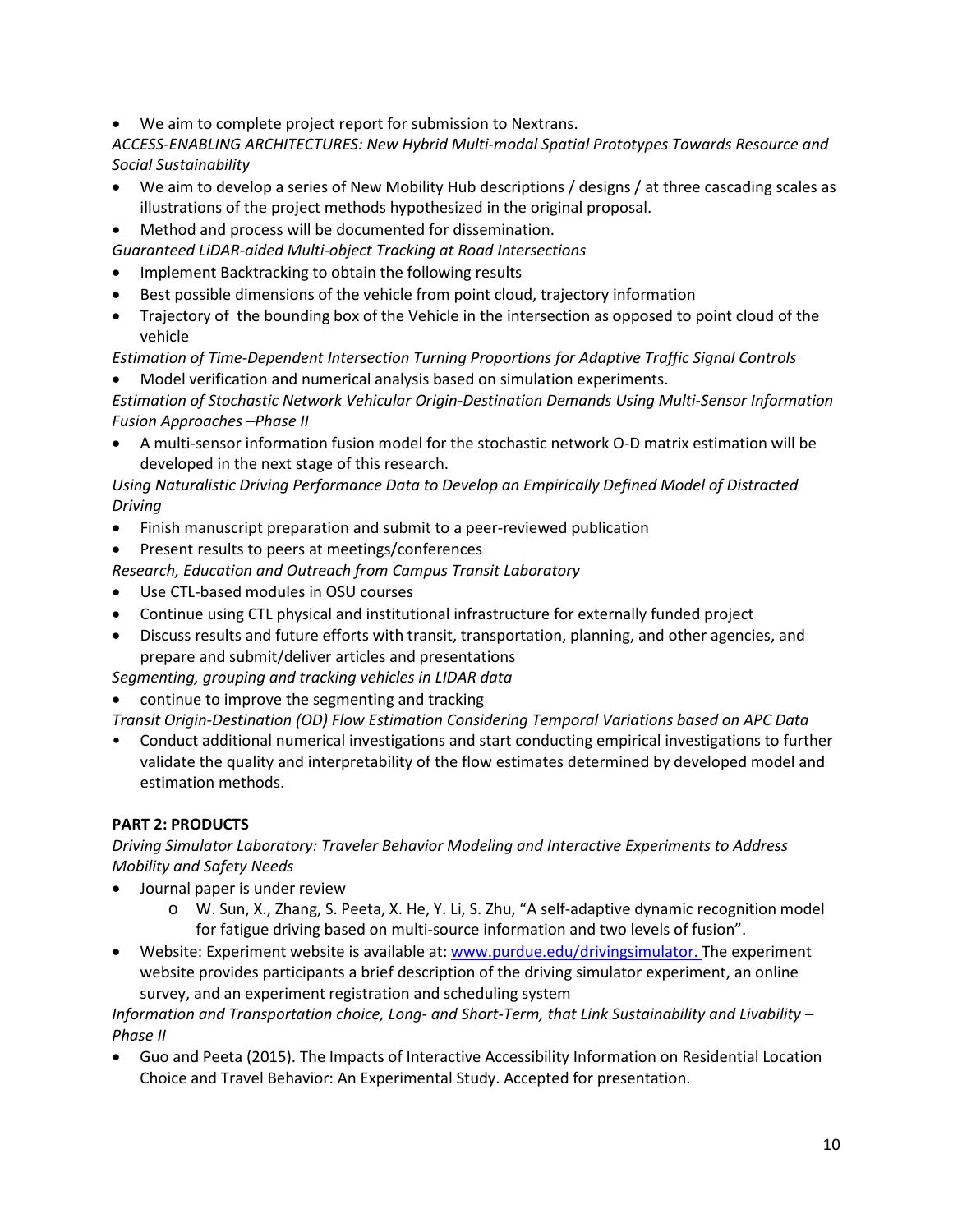• Website: Interactive accessibility map. See also: [http://web.ics.purdue.edu/~guo187/mp/nextrans.php](http://web.ics.purdue.edu/%7Eguo187/mp/nextrans.php)

*Intermodal Infrastructure Investment Decisions and Linkage to Economic Competitiveness*

• Mixed integer dynamic capacitated intermodal facility location model (IFLM). Expended IFLM with downside risk constraints.

*Effects of Heterogeneous Information Characteristics and Sources on Evacuation Behavior*

• A conference paper is presented in 14th International Conference on Travel Behaviour Research (IATBR 2015) regarding development of hybrid decision-making model with consideration of the psychological aspects of travelers under real-time information provision (D. Song, Y. Hsu and S. Peeta, "Psychological effects of real-time travel information on route choice decision-making processes in multi-tasking travel environments")

*Implementation of Accessibility-Based Evaluation for Transportation and Land-Use Planning*

• Levine, Jonathan, Louis Merlin, and Joe Grengs. (2015) Project-Level Accessibility Analysis for Land-Use Planning. Presented at XIII conference of the Network on European Communications and Transport Activities Research.

*Truck Activity and Wait Times at International Border Crossings*

- Technologies or techniques: Vehicle location and timing technologies in use on operating trucks and virtual geo-fences are combined to produce unique datasets.
- Databases: Aggregated longitudinal and disaggregated, truck trip-level databases are developed for truck times incurred in multiple activities. (Data are received from private trucking company, and truck trip-level data are not presently available for public dissemination.)
- Software or NetWare: Various codes are developed to process raw data into times truck incur at various locations and to process truck trip-level times into summary measures

*Mapping New Mobility Business, Innovation, and Employment Opportunities in Michigan*

- Publications, conference papers, and presentations: Aspects of the cartographies were submitted for publication in the following book volume: G. Thün and K. Velikov, "Shed Cartographies: A Methodology for Regional Research" in Third Coast Atlas, D. Ibañez, C. Lyster, C. Waldheim, M. White eds: (in pre-press). Book will be published in Aug-Sept 2015
- Database: Composite Database assembled for geospatial, organizational, and traded relationships between New Mobility Industries in Southeast Michigan.

*ACCESS-ENABLING ARCHITECTURES: New Hybrid Multi-modal Spatial Prototypes Towards Resource and Social Sustainability*

• Public Exhibition Presentation of preliminary mapping undertaken at Liberty research Annex (Ann Arbor), March 2015.

*Estimation of Time-Dependent Intersection Turning Proportions for Adaptive Traffic Signal Controls*

- IEEE ITST 2012 Taipei Conference
- The integrated heterogeneous sensor deployment model for an ATSC system *Research, Education and Outreach from Campus Transit Laboratory*
- McCord, M.R., R.G. Mishalani, M. Ettefagh, 2015. The Effect of Real-time Passenger Information Systems on the Perceptions of Transit's Favorable Environmental and Traffic Reduction Roles. Accepted for publication in Transportation Research Record (acknowledgement of support: yes)
- A website includes among other things, activities and results from this project: http://transitlab.osu.edu/campus-transit-lab
- Technologies or techniques: Commercial-grade state-of-the practice automatic vehicle location technologies, passenger information systems, and automatic passenger counter technologies implemented on an operational bus service provide data that are regularly downloaded and stored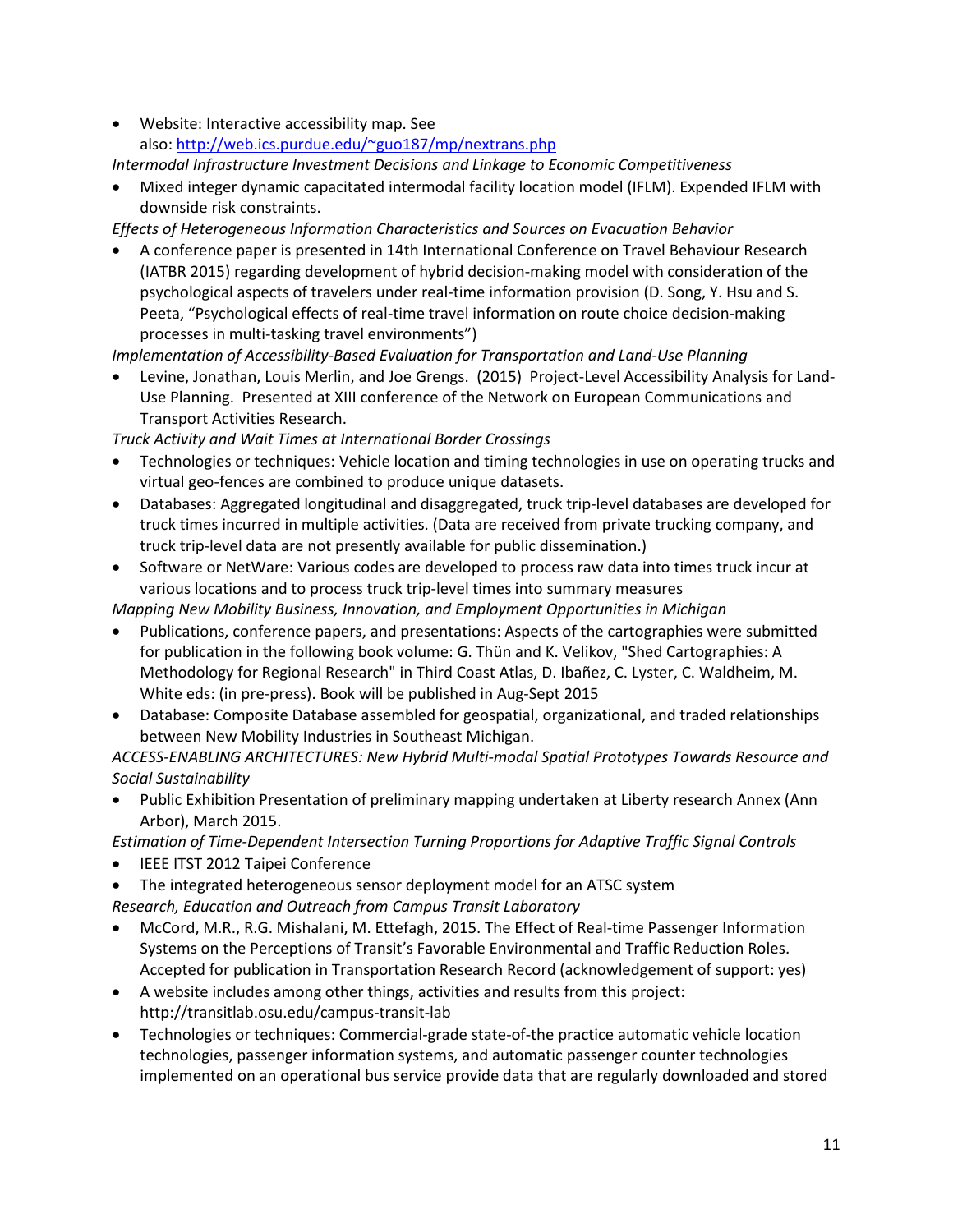- Systematic data collection using mobile-based Wi-Fi sensing technologies is regularly conducted, and techniques are developed to produce OD flow estimates from the data
- Databases: Databases that include bus location, position, and speed data, bus passenger boarding and alighting data, estimated and observed bus passenger origin-destination flows are developed and update
- Software or NetWare: Various codes for archiving, processing, and analyzing the rich and large datasets collected through the Campus Transit Lab are used
- Educational aids or curricula: Data obtained from the CTL, as well as the physical infrastructure, are used in classes
- Instruments or equipment: Collaboration with bus service operators is undertaken to maintain the sensing equipment on the bus fleet, the storage of data on the buses, the communication of the data to the server, the accompanying software to manage these processes, and the real-time passenger information system
- Data and Research Material: Data that include bus location, position, and speed data, bus passenger boarding and alighting data, and estimated and observed bus passenger origin-destination flows are collected and stored
- Models: Models needed to investigate preliminary hypothesis are developed, and validation studies are conducted for models developed under other projects

*Segmenting, grouping and tracking vehicles in LIDAR data*

• Coifman, B., An Overview of the On-Going OSU Instrumented Probe Vehicle Research, January 9, 2015 revision

*Transit Origin-Destination (OD) Flow Estimation Considering Temporal Variations based on APC Data*

- Technologies, techniques: New techniques are developed that improve upon the estimation of transit passenger OD flows using APC data.
- Software or NetWare: Various codes for applying the new estimation methods and for conducting the numerical and empirical investigations.
- Models: Model for better representing transit passenger OD flows considering clusters of flow patterns across bus trips.

# **PART 3: PARTICIPANTS & COLLABORATING ORGANIZATIONS**

# **Partnership Organization Information**

*Truck Activity and Wait Times at International Border Crossings*

- Michigan Tech Research Institute In-kind support, Facilities, Collaborative Research - Yes
- CEVA Logistics: Financial support In-kind support Truck location and timing data

*Mapping New Mobility Business, Innovation, and Employment Opportunities in Michigan*

- NEXT Energy, 461 Burroughs St, Detroit, MI 48202. SMART collaborates closely with NEXT Energy, Michigan's Clean Tech / Energy industry accelerator supported by MEDC. We have had ongoing discussions with NEXT Energy regarding this project and its value to Michigan. The nature of the collaboration has involved data sharing related to the Power Electronic Sector in Michigan, Clean Tech. Industry sector, and in-kind support related to staff time.
- We also collaborate with Michigan based NGO's including Michigan Environment Council and Trans4M, a coalition of Michigan based sustainable transport efforts.

• This project is now also supported with an active URP project from Ford Motor Company. *ACCESS-ENABLING ARCHITECTURES: New Hybrid Multi-modal Spatial Prototypes Towards Resource and Social Sustainability*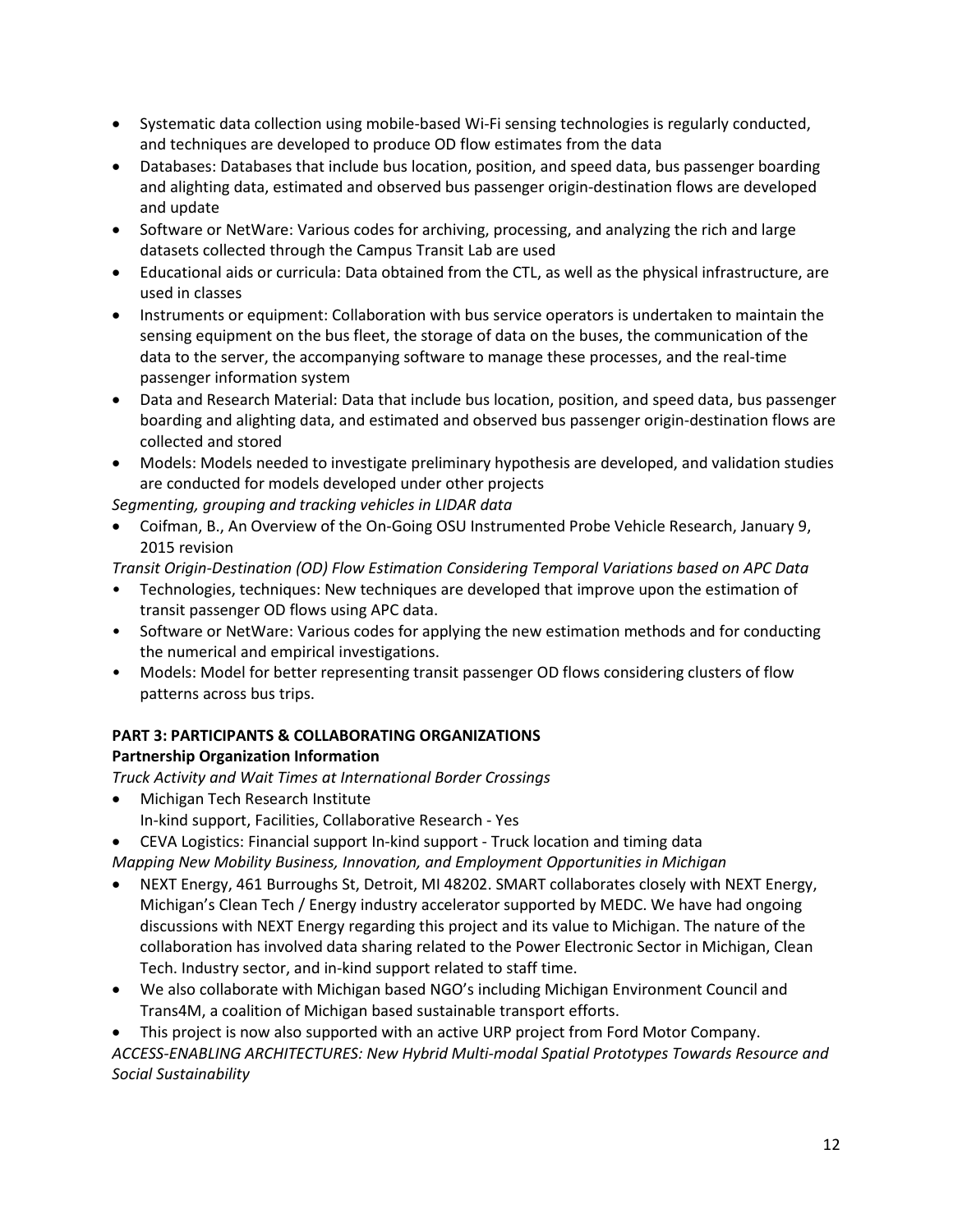• SMART, University of Michigan Transportation Research Institute 2901 Baxter Rd., Rm 104 Ann Arbor, MI 48109-2150. SMART has enabled discursive exchanges with Midwest thought leaders on approaches and methods developed through project to date.

*Guaranteed LiDAR-aided Multi-object Tracking at Road Intersections*

- Collaboration with professor Kartik Ariyur from the School of Mechanical Engineering
- *Estimation of Time-Dependent Intersection Turning Proportions for Adaptive Traffic Signal Controls*
- National Cheng Kung University, Tainan, Taiwan.
	- Partially financial support, Facilities, Personnel exchange

*Estimation of Stochastic Network Vehicular Origin-Destination Demands Using Multi-Sensor Information Fusion Approaches –Phase II*

- National Cheng Kung University, Tainan, Taiwan.
	- Partially financial support, Facilities, Personnel exchange

*Using Naturalistic Driving Performance Data to Develop an Empirically Defined Model of Distracted Driving*

• University of Michigan Risk Science Center, University of Michigan, School of Public Health Financial Collaboration

*Research, Education and Outreach from Campus Transit Laboratory*

- Org name: (1) The Ohio State University Department of Transportation and Traffic Management (2) Clever Devices (3) Ohio Department of Transportation (4) Mid-Ohio Regional Planning Commission (5) Central Ohio Transit Authority (6) Intelligent Automation, Inc.
- Location: (1) Columbus, Ohio (2) Woodbury, NY (3) Columbus, OH (4) Columbus, OH (5) Columbus, OH (6) Rockville, MD

*Transit Origin-Destination (OD) Flow Estimation Considering Temporal Variations based on APC Data*

• The Ohio State University Department of Transportation and Traffic Management

#### **Other Collaborators and Contacts**

*Developing Operational and Policy Insights into Next Generation Vehicle Needs Based on an Integrated Understanding of the Transportation and Energy System of Systems*

• Mechanical Engineering Department, Purdue University, battery health related research

*Information and Transportation choice, Long- and Short-Term, that Link Sustainability and Livability – Phase II*

• The Co-PI is Assistant Professor, Chongqing University of Posts and Telecommunications, Chongqing, P.R. China

*Intermodal Infrastructure Investment Decisions and Linkage to Economic Competitiveness*

- Collaboration with Professor Ananth V Iyer, Krannert School of Management, Purdue University
- *Effects of Heterogeneous Information Characteristics and Sources on Evacuation Behavior*
- Yu-ting Hsu, Professor, National Taiwan University
- Jin-Hyuk Chung, Professor (Co-PI), Department of Urban Planning and Engineering, Yonsei University, Seoul, Korea. Collaborative research – Pedestrian behavior and flow modeling in evacuation situations

*Implementation of Accessibility-Based Evaluation for Transportation and Land-Use Planning*

- Southeast Michigan Council of Governments, Detroit, MI. Data sharing.
- *Truck Activity and Wait Times at International Border Crossings*
- Civil Engineering and Geography researchers collaborate on project activities
- Michigan Tech Research Institute is a subcontractor and provide valuable services because of their close proximity to the border crossing facilities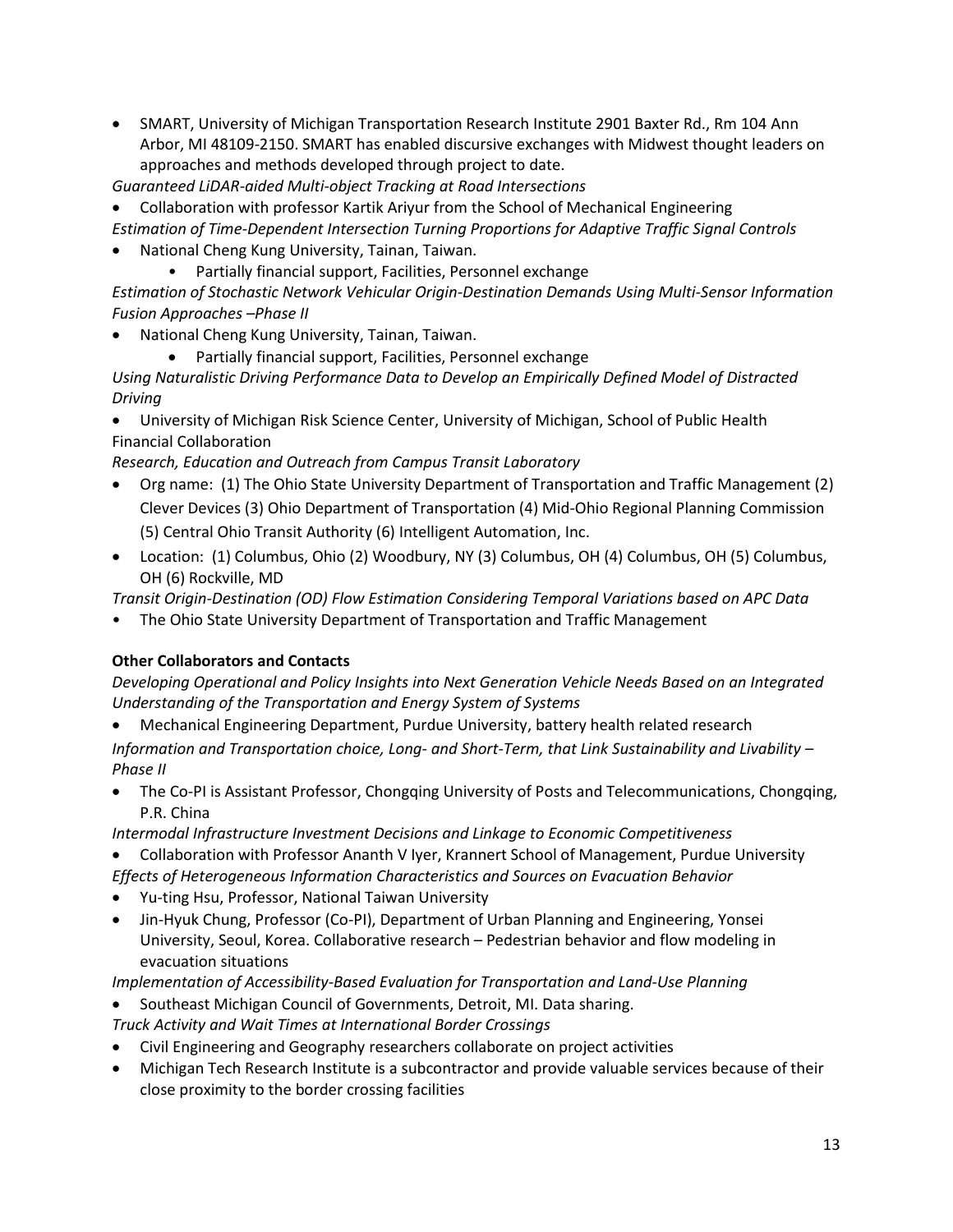• Data are obtained from international carriers, with focus on Canada-U.S. cross border trips. *Mapping New Mobility Business, Innovation, and Employment Opportunities in Michigan*

- Initiatives related to sustainable transportation at the University of Michigan. The departments represented in the other related studies specifically (and collaborate to inform this project) include: College of Engineering, Institute for Social Research, Psychology, UMTRI, School of Natural Resources & Environment, and the Ross Business School. This NEXTRANS Project has been presented to the SMART steering committee at its quarterly meeting, for feedback on refining methodologies and identifying partner organizations for whom the work would constitute value and impact.
- The NEXTRANS project is also synergistic with a wider SMART project on industry analysis and consumer uptake, sponsored by Ford Motor Company. As mentioned above one of the Ford sponsored projects has specifically grown out of this NEXTRANS project and will develop applications of the methodologies and cartographic methods for application in other global regions and megaregional contexts apply the approach to other regions globally.

# **Part 4: IMPACT**

# **Impact on the Development of the Principal Discipline(s) of the Program**

*Developing Operational and Policy Insights into Next Generation Vehicle Needs Based on an Integrated Understanding of the Transportation and Energy System of Systems*

• It will help the planners to strategize plans to achieve system-level objectives esp. related to environment and electricity demand.

*Information and Transportation choice, Long- and Short-Term, that Link Sustainability and Livability – Phase II*

• An information-delivery strategy focused on longer-term transportation and locational decisionmaking holds the promise of affecting sustainability-related behavior by focusing on moments during which choices are made that significantly affect future behaviors and during which transportation habits may be more malleable. New perspectives to fostering sustainable transportation choice can be potentially explored using the notion of information-based models and interventions across timescales. Information can be a political feasible alternative to either regulatory or cost-based approaches to affecting travel behavior.

*Intermodal Infrastructure Investment Decisions and Linkage to Economic Competitiveness*

• Expansion of a traditional core topic for transportation network – namely, facility location problem (FLP). Integrating risk management tools (downside risk) into FLP is a useful developing.

*Effects of Heterogeneous Information Characteristics and Sources on Evacuation Behavior*

- Leverage the understanding of the characteristics of information propagation from different sources and the impact of heterogeneous information characteristics on the evacuee behavior in terms of evacuation-related decision-makings
- Consider latent factors representing evacuee's information perception to illustrate key behavioral attributes related to evacuation (such as herding behavior, time pressure, stress etc.) in evacuation decision-making models under heterogeneous information

*Truck Activity and Wait Times at International Border Crossings*

• Results from project activities provide unique information on times trucks incur when crossing two of the busiest and highest valued freight border crossings in North America

*Mapping New Mobility Business, Innovation, and Employment Opportunities in Michigan*

• The principle disciplinary groups participating in this project are urban and regional design and planning, and geospatial and relational data visualization. To this end, the techniques developed through this project to date include a number of novel methods not previously deployed in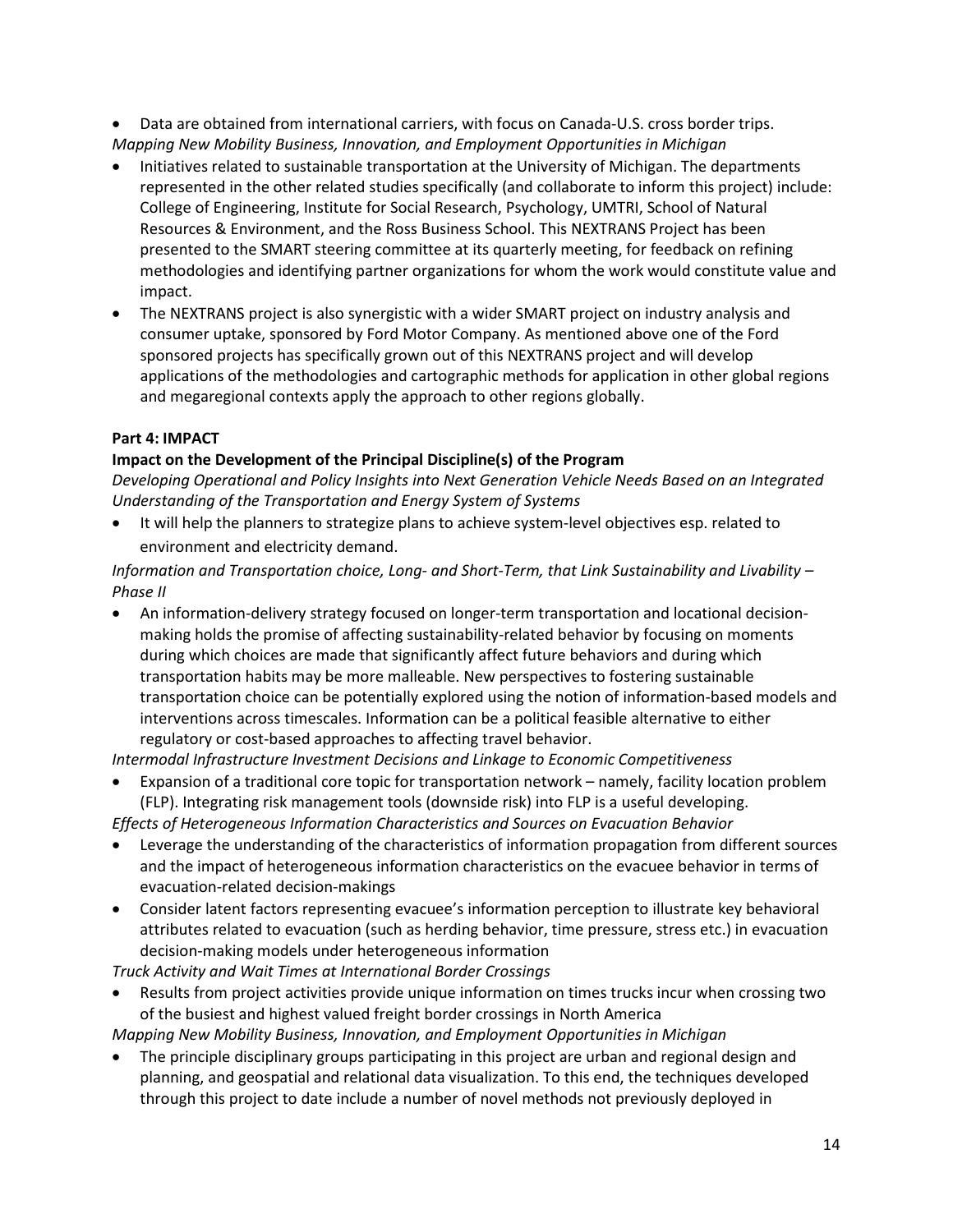transportation economic planning as related to region system representation. We anticipate that this work will help to produce a context where the study of emerging industry sectors and related clean-tech clusters will be given greater attention in planning regional development, and specific policy development related to the promotion of regional industry clusters. The visualizations produced through this project before are a novel contribution aiming to produce new graphical products to inform the ways in which multiple disciplinary experts are able to understand sector development and agent composition structured geospatially and across time.

*ACCESS-ENABLING ARCHITECTURES: New Hybrid Multi-modal Spatial Prototypes Towards Resource and Social Sustainability*

• Disciplinary groups participating in this project are urban and regional design and planning, and geospatial and relational data visualization. The primary discipline impacted is architecture and the design of urban systems through the lens of experiential accessibility. For designers, this work raises questions around existing typologies and points a way to re-conceiving of the design of the physical sites of infrastructure to advance societal goals of mobility beyond movement.

*Guaranteed LiDAR-aided Multi-object Tracking at Road Intersections*

• Quantitative safety estimates and predictions will become possible because the availability of real data to test various hypotheses and meet specifications.

*Estimation of Time-Dependent Intersection Turning Proportions for Adaptive Traffic Signal Controls*

- Based on various data resources from traffic sensors in an urban network, the developed intersection turning proportion estimation model can effectively infer turning patterns without having to manually collect these data, which is expected to save time and monetary cost of data collection
- Turning proportions at intersections represent microscopic vehicular travelling patterns. If such information can be collected or accurately estimated, highway management agencies can monitor traffic network states, such as network loadings, traffic bottlenecks, traffic distributions, etc. The additional benefit from the developed intersection turning estimation model is that it can provide essential inputs to establishing some desirable traffic control strategies.
- The proposed ATSC logic is expected to mitigate traffic jam situations in light of real-time intersection turning proportions given by the estimation model.

*Estimation of Stochastic Network Vehicular Origin-Destination Demands Using Multi-Sensor Information Fusion Approaches –Phase II*

• The study will provide a convenient mechanism to explore the stochastic characteristics of travel demand and network state evolution by leveraging heterogeneous traffic information obtained from different sensor data types.

# *Using Naturalistic Driving Performance Data to Develop an Empirically Defined Model of Distracted Driving*

• This work shows promise in leading to the development of algorithms for global identification of distracted driving, as well as those that are specific to the individual driver. These could be used in tandem for both research and practical purposes to enhance driver awareness and safety.

*Segmenting, grouping and tracking vehicles in LIDAR data*

It is anticipated that the trajectory data set will have a large impact on the traffic flow theory community and that it will be widely used

*Transit Origin-Destination (OD) Flow Estimation Considering Temporal Variations based on APC Data*

• Anticipated project model and methods are expected to improve the richness and quality of transit passenger OD flows representation and estimation using APC data, which in turn has the potential to improve the planning for and design of transit services in urban areas carried out by metropolitan planning and transit agencies.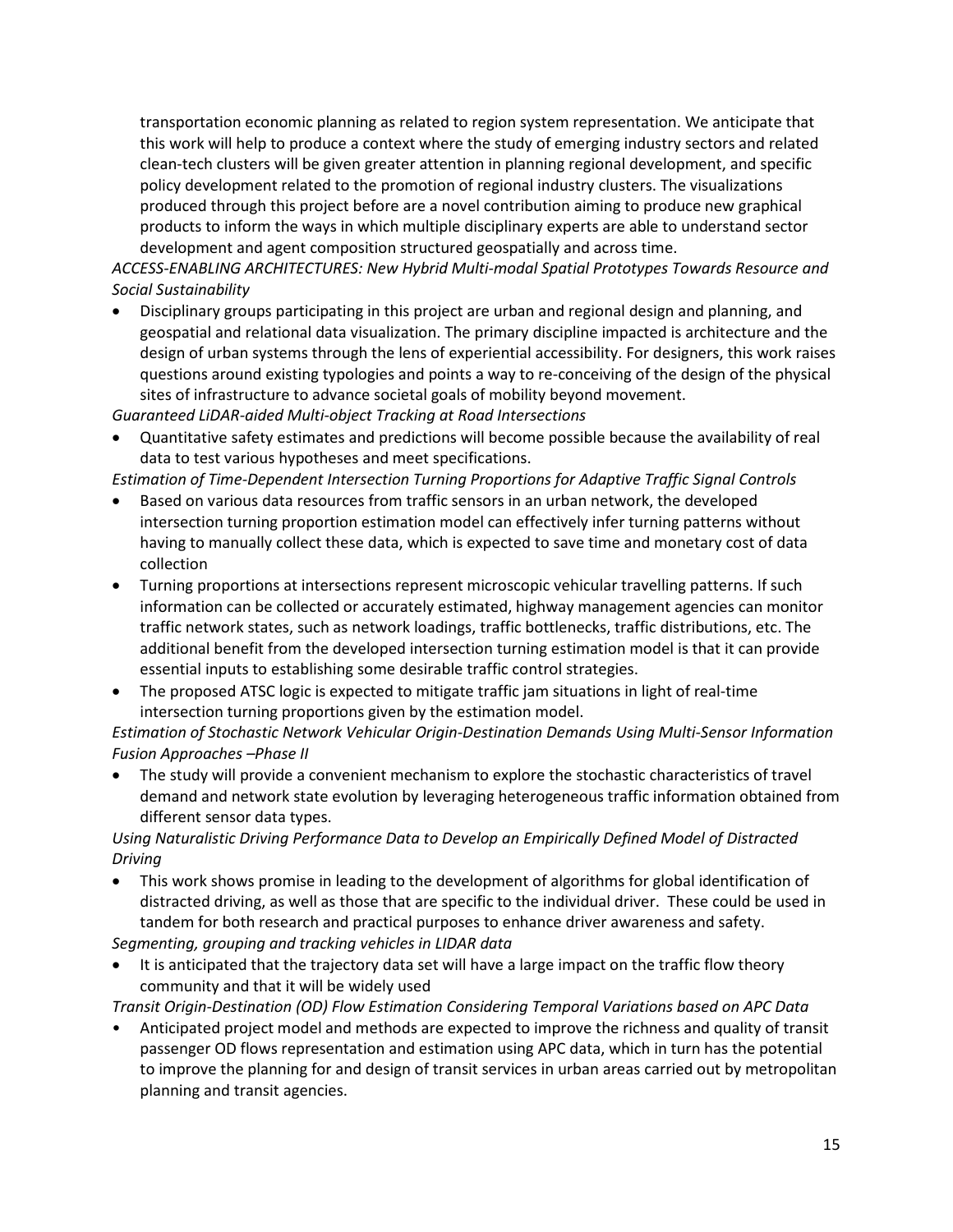# **Impact on other Disciplines**

*Developing Operational and Policy Insights into Next Generation Vehicle Needs Based on an Integrated Understanding of the Transportation and Energy System of Systems*

- Insurance companies can use the battery life-span results to develop policies
- Residential electricity demand estimation can help the operators to plan electricity output and reduce wastage, hence reducing the electricity price.

*Information and Transportation choice, Long- and Short-Term, that Link Sustainability and Livability – Phase II*

• The study can potentially provide policy guidance and directions for convergent goals to multiple agencies/institutions such as the USDOT, HUD, and EPA at the federal level, and area planning commissions and MPOs at the local and state levels. Thereby, the study can bridge some of the methodological gaps in holistically approaching the notion of livability.

*Intermodal Infrastructure Investment Decisions and Linkage to Economic Competitiveness*

• Collaboration with colleagues in Operational Research field (Pr.Iyer) is notable and has provided a very solid platform for continuing joint work.

*Implementation of Accessibility-Based Evaluation for Transportation and Land-Use Planning*

• We aim to develop a tool to replace current modes of analysis in transportation and land use planning.

# *Truck Activity and Wait Times at International Border Crossings*

• Collaboration among Civil Engineering and Geography researchers help the different disciplines better understand the use of geo-spatial and sensing technologies in addressing practical transportation issues

*Mapping New Mobility Business, Innovation, and Employment Opportunities in Michigan*

• Key impact on other disciplines: we expect that the work produced through this grant project will be of particular significance to industry development and economic development (especially jobs / workforce development in a changing, urbanizing, technology-driven landscape). This type of visualization products produced through this effort have not been done before. Industry partners with whom the work has been shared have expressed interest and demand for application to other regional areas of study. We expect that this interest and demand will escalate relative to rates of urbanization and tipping points in the delivery of sustainable transportation.

*ACCESS-ENABLING ARCHITECTURES: New Hybrid Multi-modal Spatial Prototypes Towards Resource and Social Sustainability*

• The work may point to new business and entrepreneurial opportunities for products and services added within the public transportation system and its physical infrastructure.

*Guaranteed LiDAR-aided Multi-object Tracking at Road Intersections*

• The heuristic integration of data performed by computer scientists, such as in Google autonomous cars will be replaced by rigorous sensor integration with guarantees, likely using few and less expensive sensors.

*Estimation of Time-Dependent Intersection Turning Proportions for Adaptive Traffic Signal Controls*

The results of this research should have policy implications for sensor deployment policy in an urban traffic control scheme.

*Estimation of Stochastic Network Vehicular Origin-Destination Demands Using Multi-Sensor Information Fusion Approaches –Phase II*

• The outcomes of this study will have implications for sensor deployment policy.

*Using Naturalistic Driving Performance Data to Develop an Empirically Defined Model of Distracted Driving*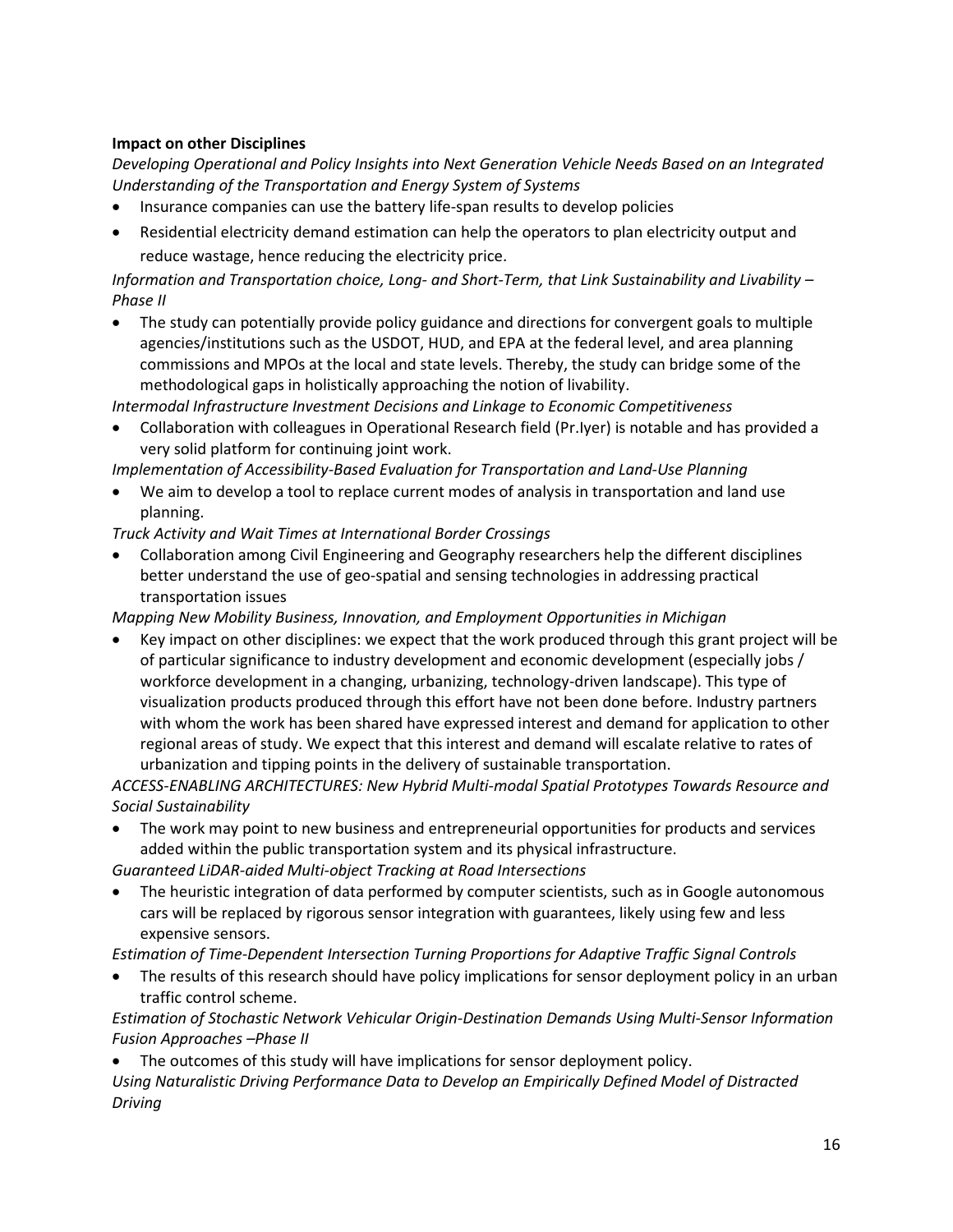• The ability to identify events of distracted driving would allow the first large-scale epidemiologic studies of driver distraction to be conducted and the population characteristics and correlated of distracted drivers and their driving behavior to be described, quantified, and understood in a manner that could lead to public health and technologic interventions to enhance safety.

# **Impact on Transportation Workforce Development**

*Driving Simulator Laboratory: Traveler Behavior Modeling and Interactive Experiments to Address Mobility and Safety Needs*

- Graduate students were provided the opportunity to work in the Driving Simulator Lab that can lead to multiple dimensions of possible research in the area of traveler behavior and safety.
- Undergraduate student were provided the opportunities to improve professional skills in transportation through research and internships.

*Information and Transportation choice, Long- and Short-Term, that Link Sustainability and Livability – Phase II*

• Training one PhD level student.

*Intermodal Infrastructure Investment Decisions and Linkage to Economic Competitiveness*

- Training one MA level students and on PhD level student.
- *Truck Activity and Wait Times at International Border Crossings*

• One graduate student will be applying analytical geospatial skills to a new application area *Mapping New Mobility Business, Innovation, and Employment Opportunities in Michigan*

• Potential impacts of this research include identification of emerging industry sectors and opportunities for entrepreneurial initiatives, identification of gaps in industry cluster assembly that point to both corporate opportunities, and specific workforce development needs. This work may also ultimately inform policies supporting specific policy support to produce personnel in-state to staff emerging job production opportunities.

*ACCESS-ENABLING ARCHITECTURES: New Hybrid Multi-modal Spatial Prototypes Towards Resource and Social Sustainability*

• Potential impacts of this research include identification of potential opportunities for entrepreneurial initiatives, identification of gaps service provision, and specific related workforce development needs. This work may also ultimately inform policies regarding service provision and access delivery within cities.

*Guaranteed LiDAR-aided Multi-object Tracking at Road Intersections*

• Will facilitate data collection and several types of studies such as: pedestrian-vehicle interaction studies; traffic signals studies and intersection performance evaluation among others.

*Estimation of Time-Dependent Intersection Turning Proportions for Adaptive Traffic Signal Controls*

• The outcomes of this research provide transportation professionals with effective sensor deployment strategies for an ATSC system by taking advantage of heterogeneous sensor information.

*Research, Education and Outreach from Campus Transit Laboratory*

- Multiple undergraduate and graduate students regularly collect passenger flow information on CTL buses using manual methods and a Wi-Fi based sensing technology.
- Multiple graduate students regularly process and analyze automatically collected CTL data
- *Transit Origin-Destination (OD) Flow Estimation Considering Temporal Variations based on APC Data*
- One PhD student works directly with APC data and applies data to solve a pertinent transportation flow estimation problem.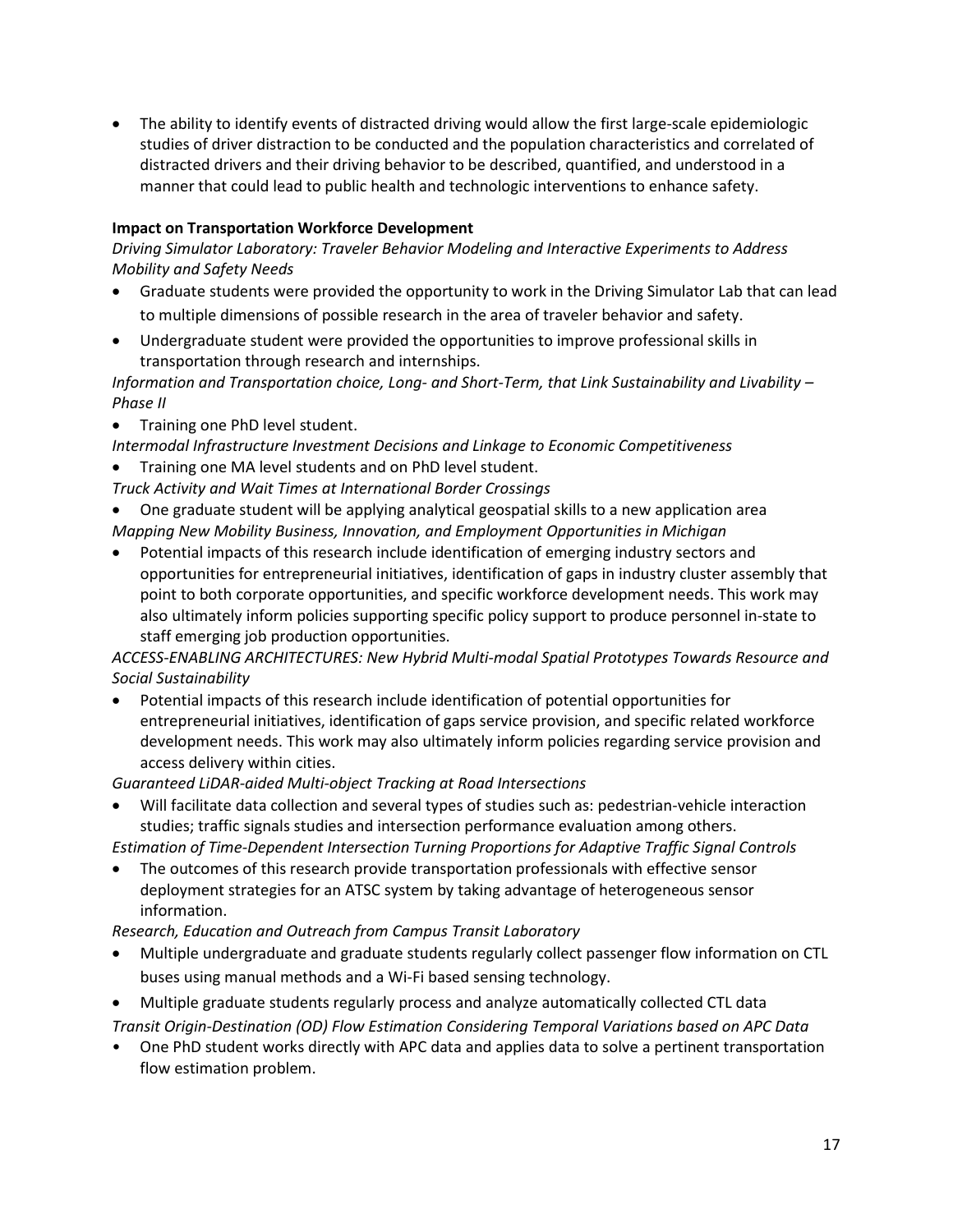# **Impact on physical, institutional, and information resources at the university or other partner institutions**

# *Driving Simulator Laboratory: Traveler Behavior Modeling and Interactive Experiments to Address Mobility and Safety Needs*

• The Driving Simulator Lab setup is a state-of-the-art facility at the NEXTRANS Center, Purdue University. The advanced driving simulator has unique capability of replicating/mapping a large city network and creating ambient traffic via integration to micro-simulation software (AIMSUN). This is one of the most advanced driving simulator labs for understanding driver response to real-time information provision across many dimensions that have not been previously addressed in a research setting, but have key implications for safety and effectiveness of information in the real world. With its advanced features, the driving simulator provides a robust and realistic driving experience for drivers. The driving simulator is connected to three high-performance computers, and other hardware components such as webcams, video capturing devices and high definition multi-media displays. The Driving Simulator Lab represents a unique physical and institutional resource.

*Truck Activity and Wait Times at International Border Crossings*

• This project results in the amassing of a large and unique dataset on truck times when conducting multiple activities at two major border crossings

*Mapping New Mobility Business, Innovation, and Employment Opportunities in Michigan*

• Currently, the project has led to sharing of database information between Planning, engineering and business units at the University of Michigan, and several meetings to discuss methodological variations between disciplinary practices. Database organization, structure and access have been informed through these exchanges. We anticipate that through this project, new database structures related to clean-tech industry clusters will be produced, and that gaps in data acquisition (specifically for non-traded private agents in these sectors) will be identified.

*Guaranteed LiDAR-aided Multi-object Tracking at Road Intersections*

- We have data that can be used to validate and check various traffic models.
- *Estimation of Time-Dependent Intersection Turning Proportions for Adaptive Traffic Signal Controls*
- The international research collaboration project provides mutual benefits in personnel and information exchange.

*Transit Origin-Destination (OD) Flow Estimation Considering Temporal Variations based on APC Data*

• Project activities rely on The Ohio State University Campus Transit Lab (CTL), a unique living laboratory that is used for research, education, and outreach. The value of CTL to this project helps motivate and justify the provision of physical and human resources to develop, sustain, and continue to take advantage of this living lab.

# **Impact on Technology Transfer**

# *Driving Simulator Laboratory: Traveler Behavior Modeling and Interactive Experiments to Address Mobility and Safety Needs*

- The results from this study will provide government and public sector transportation agencies an assurance that they are targeting their limited funds toward technologies that are most likely to improve the nation's highway system and deliver maximum benefit to travelers. This study will help traffic information service providers and investment decision-makers in understanding the value of real-time information and traveler behavioral response to it. Also, it will help in deciding the content and amount of information necessary for travelers to make informed and effective routing decisions.
- The ability to explicitly quantify the human behavior dimension provides a broader set of performance measures to public/private sector stakeholders relative to the evolution of the traveler information services market.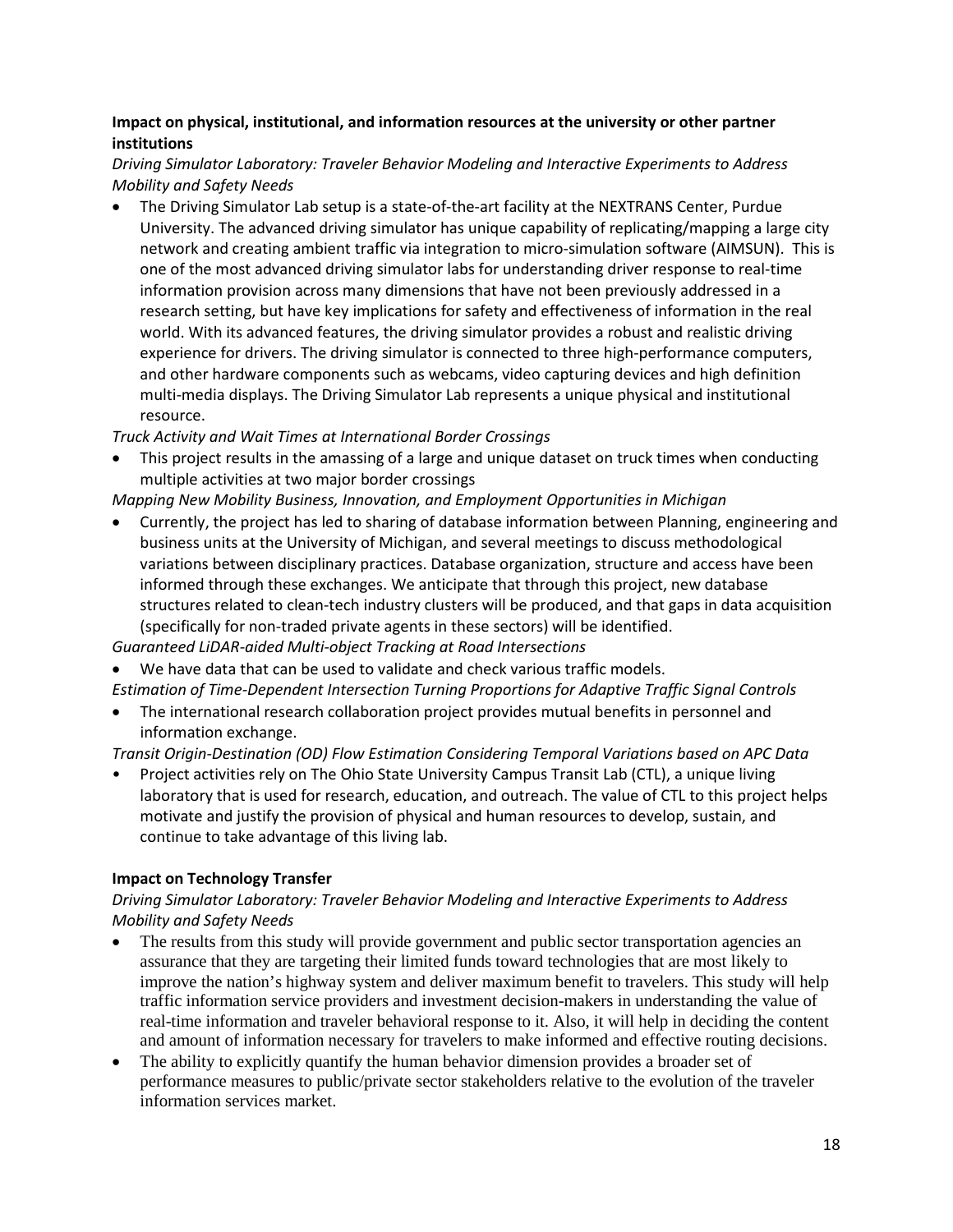*Truck Activity and Wait Times at International Border Crossings*

- The overall project is focused on improving freight flow across international borders, which is essential to international competitiveness
- *Mapping New Mobility Business, Innovation, and Employment Opportunities in Michigan*
- Currently, we have not identified specific products that we will be pursuing through disclosure and patent protection

*Guaranteed LiDAR-aided Multi-object Tracking at Road Intersections*

- All of the software and details on hardware configuration will be published and supplied free to all transportation departments, starting with INDOT.
- *Estimation of Time-Dependent Intersection Turning Proportions for Adaptive Traffic Signal Controls*
- A cost-effective sensor deployment scheme is expected to help improve traffic operation and save motorists' travel time and/or cost at the societal level.

*Research, Education and Outreach from Campus Transit Laboratory*

• Amassed data are already leading to results of research and practical value that are communicated via presentations and publications. Ways to broaden this communication are being explored.

*Transit Origin-Destination (OD) Flow Estimation Considering Temporal Variations based on APC Data*

• The estimation results arrived at are also expected to contribute to improved planning for and designing of transit services more broadly in Columbus and other cities if the model and methods are adopted.

# **Impact on Society beyond Science and Technology**

*Developing Operational and Policy Insights into Next Generation Vehicle Needs Based on an Integrated Understanding of the Transportation and Energy System of Systems*

• The results from this study can help people to reduce their travel costs both operational and maintenance

*Driving Simulator Laboratory: Traveler Behavior Modeling and Interactive Experiments to Address Mobility and Safety Needs*

- The study will help in developing a comprehensive understanding of the mechanism in which more benefits can be derived from real-time traffic information systems.
- This study can lead to direct benefits to the individual travelers, as it facilitates the design of personalized traffic information that can help commuters choose their routes based on their psychological benefits (which link to the quality of travel experience) in addition to travel time savings.
- The study can contribute to the development of better methods to provide information to travelers and enhance the quality and safety of the travel experience. The research accomplishments from this project can help in deciding the content and amount of information necessary for participants to make best route decisions.
- The research findings are expected to improve public access to and awareness of the positive and negative impacts of real-time travel information.
- The driving simulator lab can be used as a platform to educate middle and high school students in various dimensions related to driver performance, behavior, and safety.

*Intermodal Infrastructure Investment Decisions and Linkage to Economic Competitiveness*

• Implication of the model can improve commodity flow distribution at a national level, and thus, reduce costs of transportation.

*Effects of Heterogeneous Information Characteristics and Sources on Evacuation Behavior*

• Improve the understanding of the impact of emerging information dissemination media for disaster response authorities and homeland security agencies